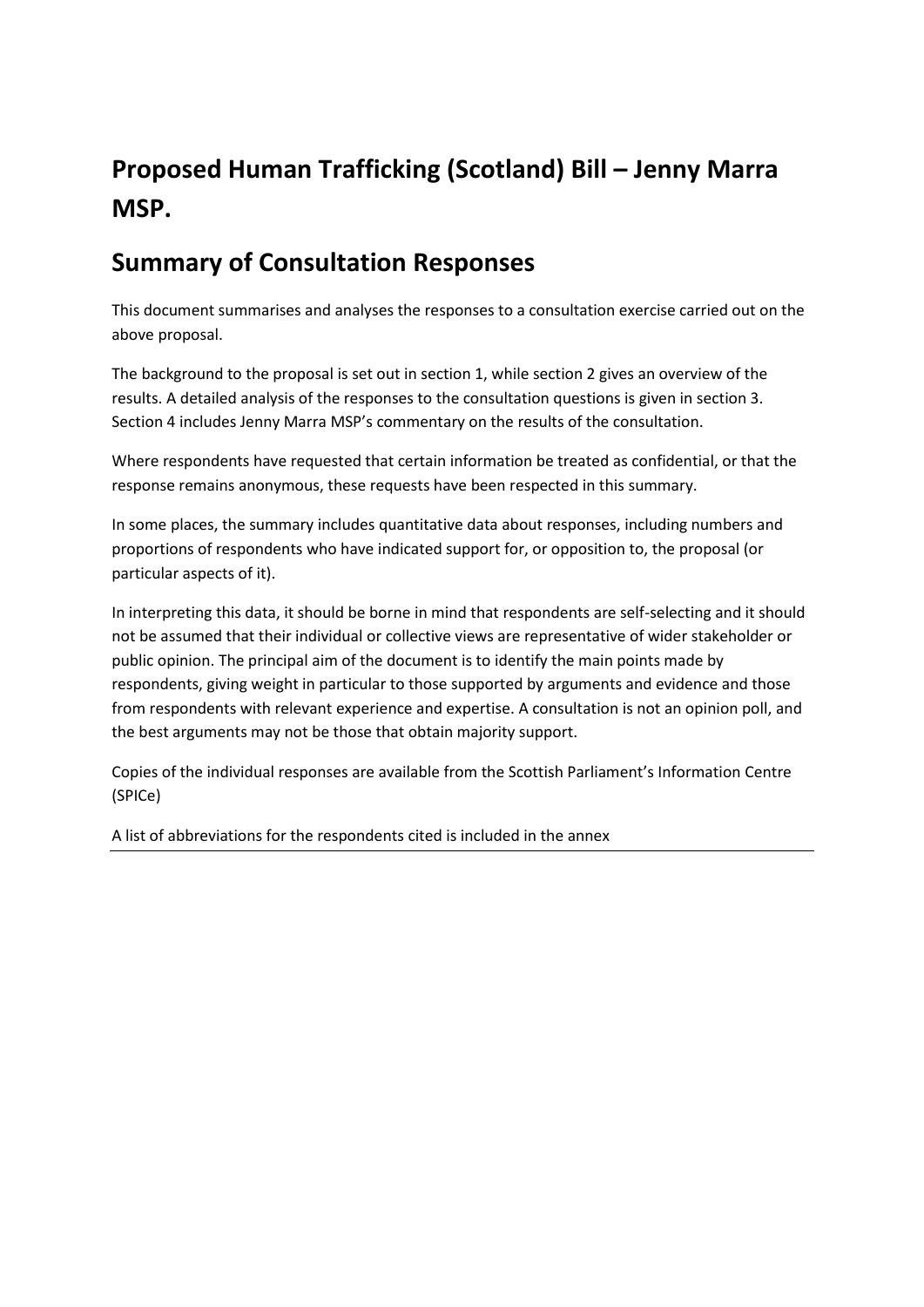## **Section 1: Introduction and Background**

Jenny Marra MSP's draft proposal, lodged on 9th September 2013, is for a Bill to: (a) Require the creation of a Scottish anti-human trafficking strategy (b) Provide for the special treatment of humantrafficking related crime in the criminal justice system (c) Provide for the support of survivors of human trafficking.

The proposal was accompanied by a consultation document. This document was published on the Parliament's website, from where it remains accessible:

[http://www.scottish.parliament.uk/S4\\_MembersBills/20130909\\_Human\\_Trafficking\\_Consultation\\_fi](http://www.scottish.parliament.uk/S4_MembersBills/20130909_Human_Trafficking_Consultation_final_version.pdf) [nal\\_version.pdf](http://www.scottish.parliament.uk/S4_MembersBills/20130909_Human_Trafficking_Consultation_final_version.pdf)

The consultation period ran from 9th September 2013 to the 17th of January 2014. Late responses were accepted until the 1st February 2014 where prior notice had been given.

The following organisations and individuals were sent copies of the consultation document or links to it:

- 32 Local Authorities
- Police Scotland
- The Crown Office and Procurator Fiscal Service
- The Lord Advocate
- The Solicitor General
- **•** The Scottish Prison Service
- Scotland's Commissioner for Children and Young People
- 15 Charities
- 45 Representative organisations
- 7 legal organisations
- 4 Victims organisations
- 3 Faith based organisations
- 5 Trades Unions
- 10 Legal organisations

100 consultation papers were also distributed at the launch of the consultation to members of the media, politicians, the legal community and others.

The launch of the consultation took place on the 13th September 2013 during a conference organised by JUSTICE Scotland.

Additionally, press releases were sent out on 13th September 2013 and on 17th of January 2014 to mark the start and end date of the consultation period.

The consultation exercise was run by Jenny Marra MSP's parliamentary office.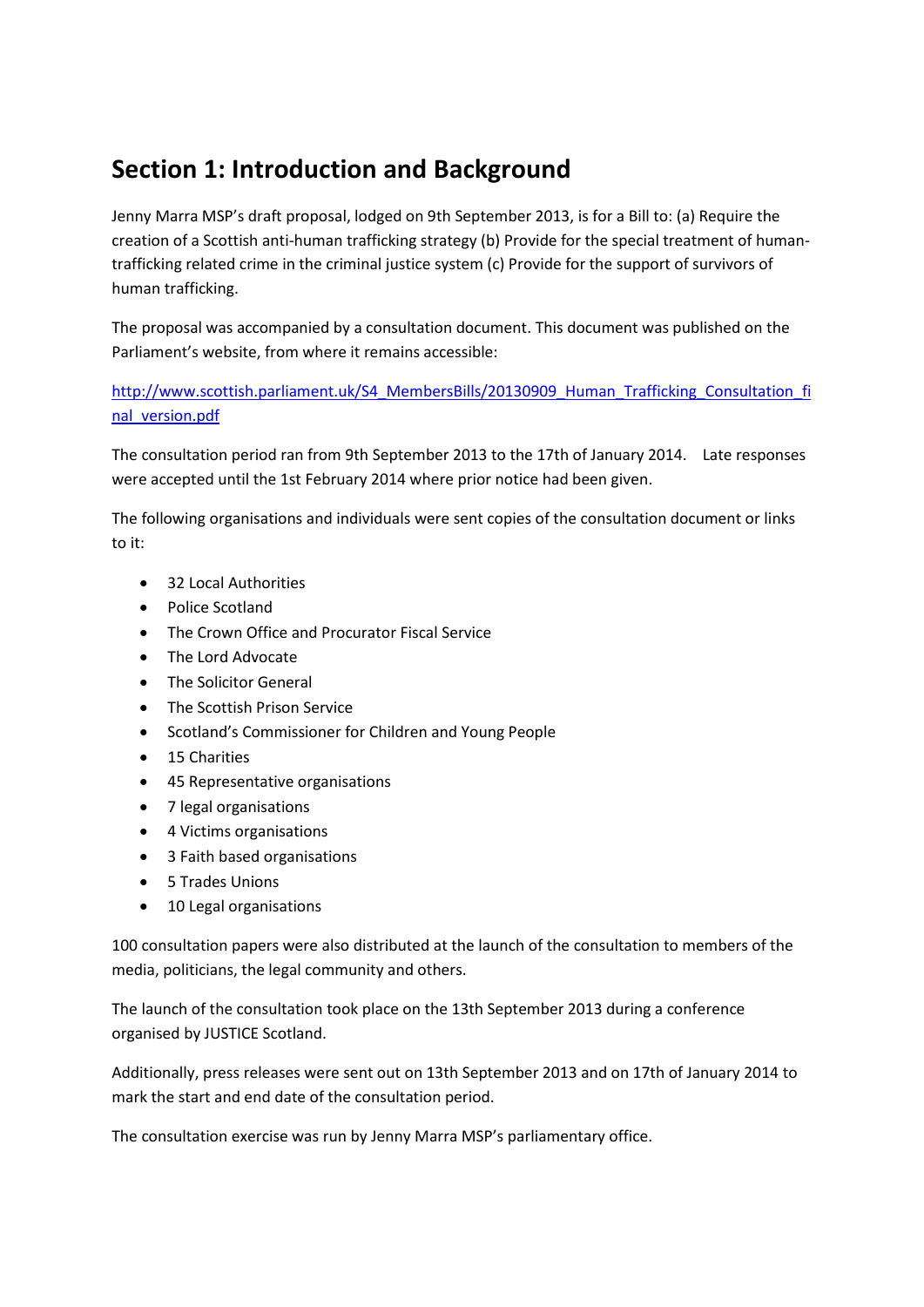The consultation process is part of the procedure that MSPs must follow in order to obtain the right to introduce a Member's Bill. Further information about the procedure can be found in the Parliament's standing orders (see Rule 9.14) and in the Guidance on Public Bills, both of which are available on the Parliament's website:

Standing orders (Chapter 9):

<http://www.scottish.parliament.uk/parliamentarybusiness/26514.aspx>

Guidance (Part 3):

<http://www.scottish.parliament.uk/parliamentarybusiness/Bills/25690.aspx>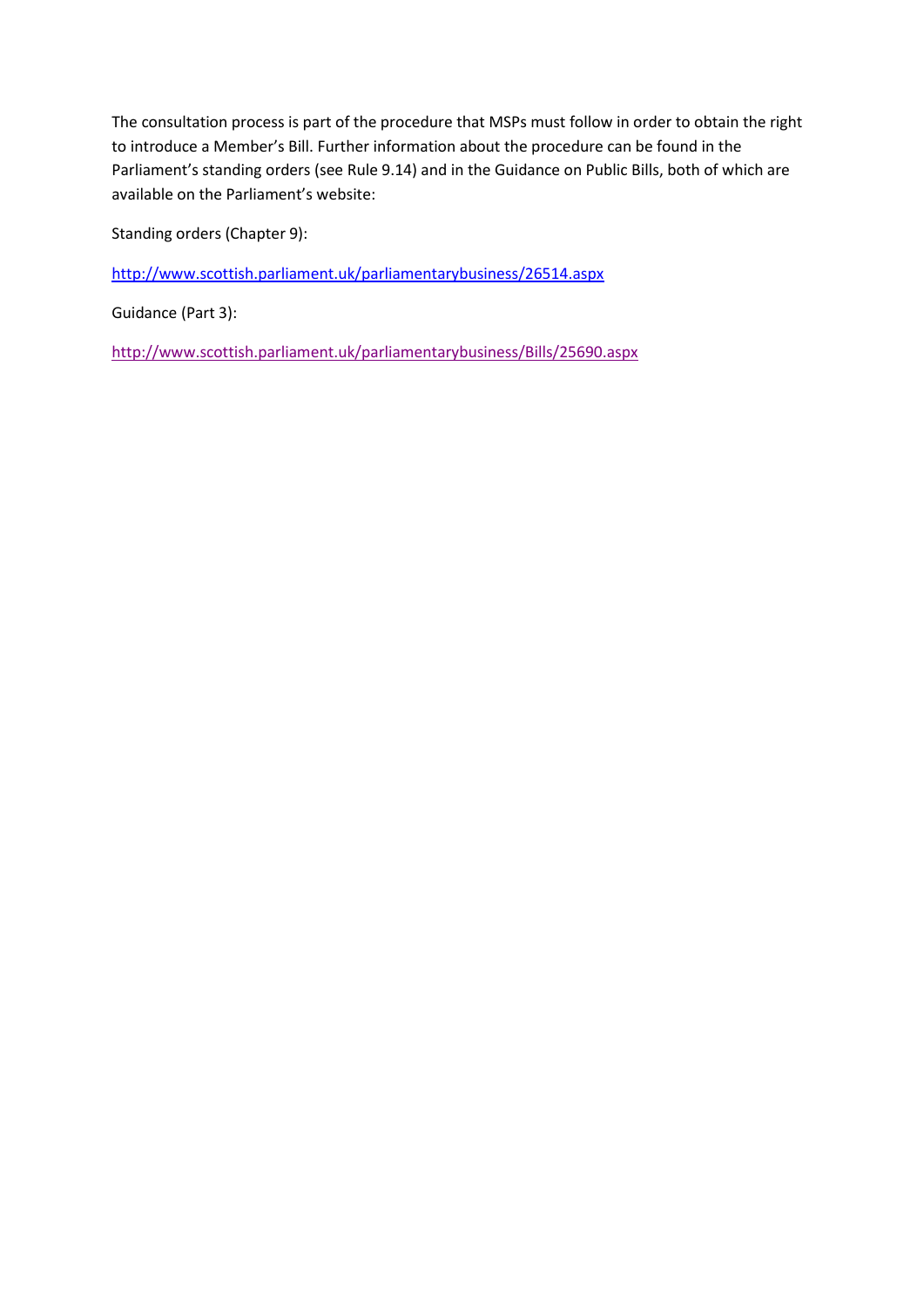## **Section 2: Overview of Responses**

There were 51,624 responses to the consultation.

51, 505 of those responses were received by individuals, following a global campaign organised by Walk Free - an organisation dedicated to ending Modern Slavery. Those responses are identical, and agree with the entire proposal. The text of those responses is as follows:

"I welcome your proposal for a Human Trafficking Bill in Scotland and believe this should be taken forward into law.

I agree that:

\* A comprehensive, legally-binding strategy against human trafficking should be developed and implemented by the Scottish Government.

\* A 'Survivors Service' should be established to identify, assist and seek justice for victims.

\* There should be strong penalties for those found guilty of human trafficking and those that help them.

\* Special provisions should be made for the child victims of trafficking, including the allocation an expert guardian to fight for their rights.

Strong legislation is an important first step in tackling modern slavery and I hope that this initiative will act as an example to inspire similar efforts elsewhere around the world."

The remaining consultation responses (119) were received by organisations and individuals who directly engaged with the questions in the consultation. Please note that all the figures cited in the rest of this document for the proportions of respondents expressing a particular view are by reference to this figure of 119 (and not by reference to the overall total of 51,624).

These include:

- 66 individuals
- Police Scotland
- Scotland's Commissioner for Children and Young People
- STUC
- The Institute for Human Rights and Business
- **•** Legal Services Agency
- Children in Scotland
- Equality and Human Rights Commission
- Baronardo's Scotland
- 4 Faith based organisations (including an ecumenical response)
- 7 Local Authorities (through various committees)
- 2 NHS Boards/Committees
- Domestic Abuse Partnerships
- Soroptimist International Branches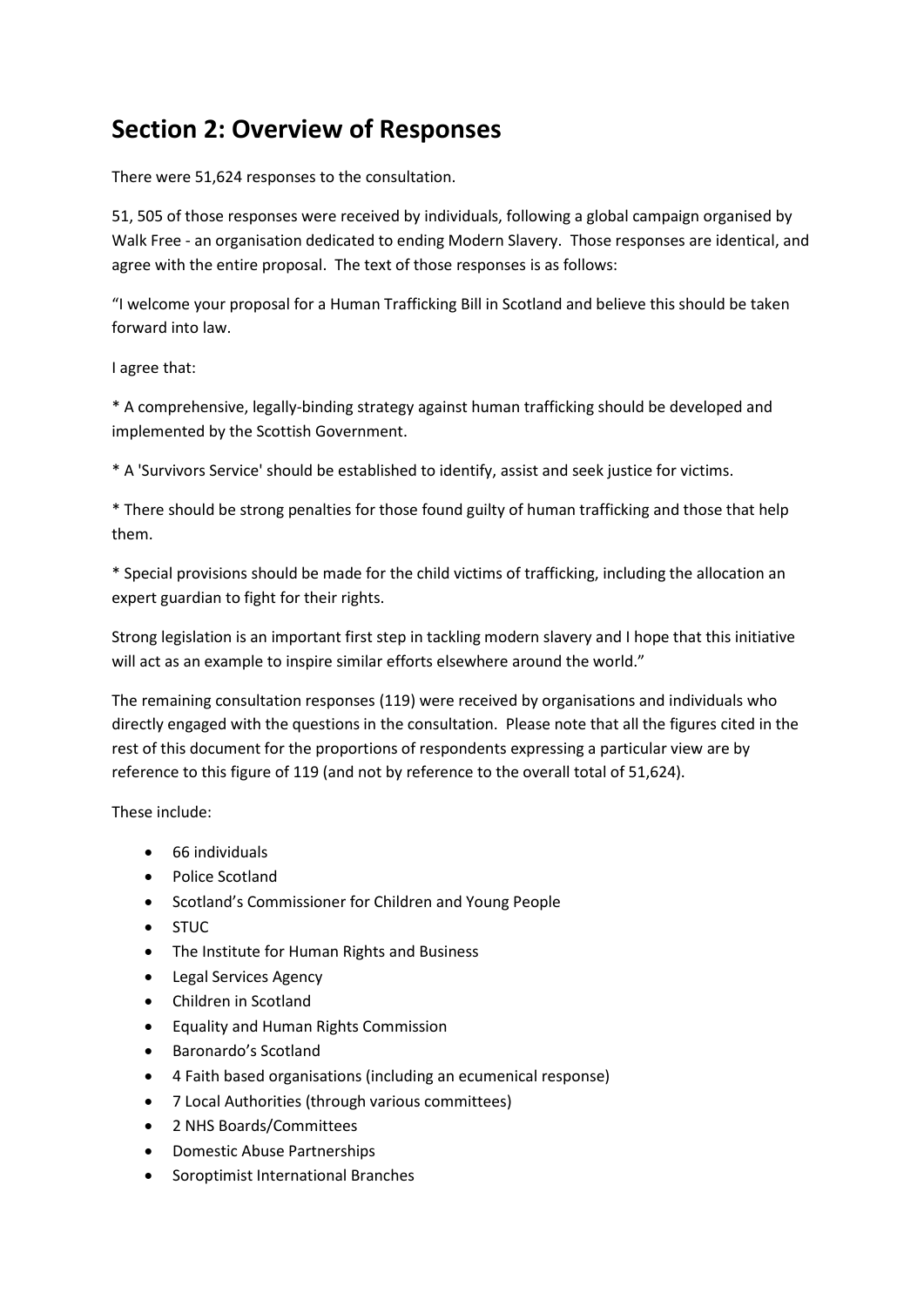- UNICEF
- 3 Victims Organisations
- 4 Academics (3 in a joint response)
- Amnesty International
- 3 Equalities Organisations
- The Faculty of Advocates
- The Law Society
- The Scottish Women's Convention
- The Information Commissioner
- A variety of charities and representative organisations

There was a substantial majority of support from respondents for the aims of the proposed Bill. Only one consultation response directly disagreed with the aims of the proposed Bill.

Furthermore, there was a substantial majority of support for the specific proposals within the proposed Bill.

The detailed analysis below seeks to explore the various reasons behind the support for the Bill, and includes various other points raised where it was felt the policies contained within the proposal could be strengthened going forward.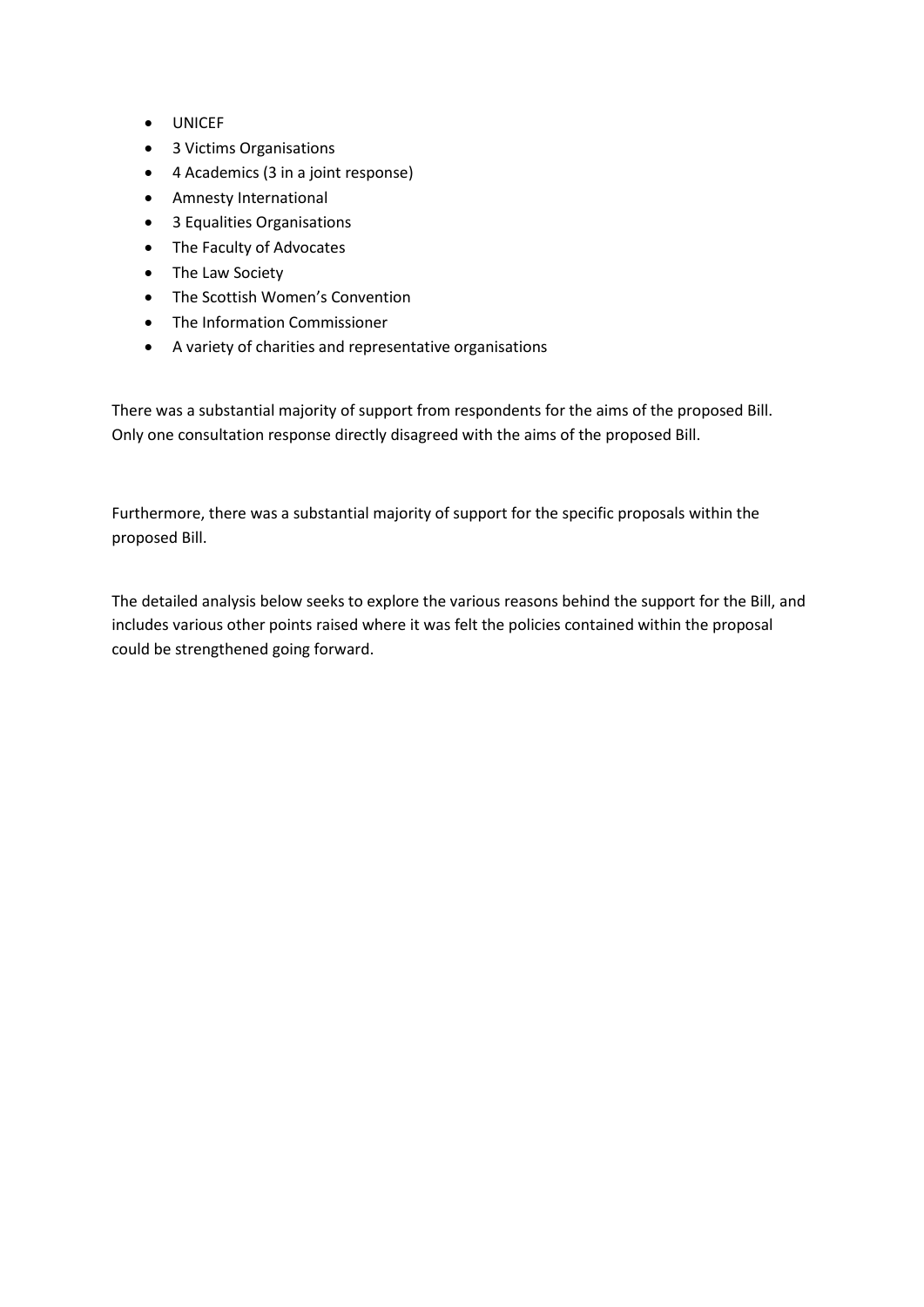## **Section 3: Responses to Consultation Questions**

Section 3 sets out an overview of the detailed responses to each question in the consultation document, following the order they appeared in the consultation document.

#### **General aims and objectives of proposed Bill**

**Question 1: Do you agree with the aims and summary objectives of the proposed Bill? Please indicate "yes/no/undecided", with reasons for your position.**

**115 (97%) of the 119 respondents agreed, 1 (1%) disagreed, and 3 (3%) did not respond to this question or did not express a clear view.** 

The main reasons for supporting the proposed Bill were:

#### *Scotland has a high rate of human trafficking*

Many of those who responded to this question noted that rates of trafficking in Scotland were high, and recognised the role that legislation played in reducing the number of victims. For example:

*"*Evidence has shown that the rates of human trafficking in Scotland are considerably higher in Scotland." (Private individual)

"The National Referral Mechanism received 96 referrals of people believed to be victims of trafficking in Scotland in 2012 - this is a 3% increase on the previous year." (Private individual)

#### *The consultation is victim-centred*

A consistent theme running throughout the consultation responses was the proposal's focus on victims' rights. Respondents from victims' organisations, frontline responders and human rights organisations alike agreed that taking a victim centred approach to tackling human trafficking was critical to protecting victims and preventing trafficking:

"The COMPASS team particularly welcomes the emphasis of this bill on a victim centred response."(NHS GG)

### *The consultation proposes to stop victims of human trafficking from being prosecuted or convicted for the crimes they are forced to commit by traffickers*

One of the primary reasons for supporting the general principles of the proposed Bill was the measures within it to prevent victims of human trafficking from passing through the criminal justice system:

"It is important that Scotland has measures in place to ensure we do not prosecute victims of trafficking. We have significant concern about triple victimisation and in particular the sexual exploitation and forced labour amongst victims, mainly women and men" (ERCPC)

### *The proposed anti-trafficking strategy*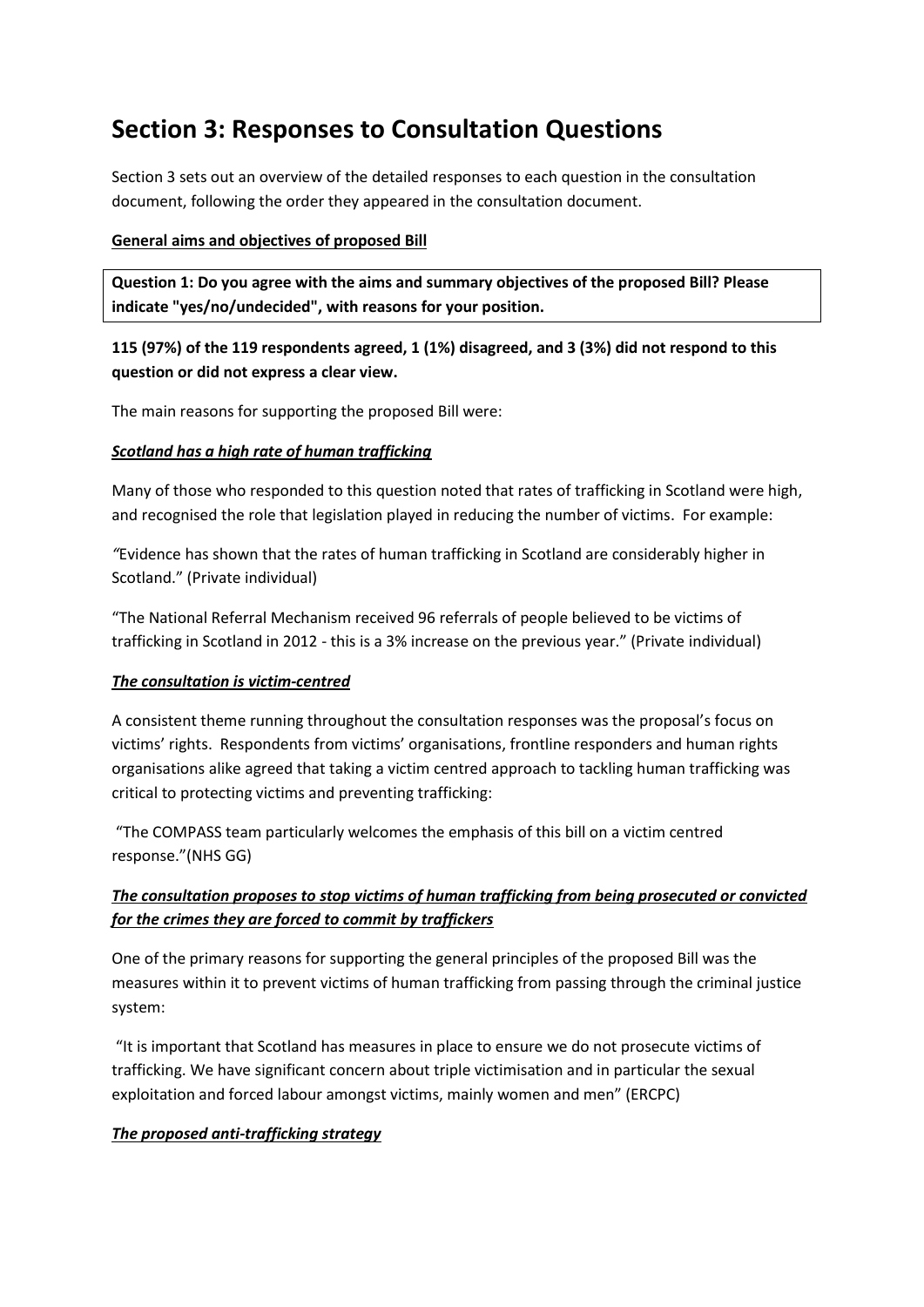It was widely noted among respondents that a strategy led by government was a coordinated way to tackle trafficking systematically:

"The consultation adopted has a strategic vision which encompasses all aspects of fight against trafficking, whilst maintaining concern for the victim at the heart of all adopted measures." (G ACT Group)

#### *The proposed changes to criminal law*

One of the most cited reasons for supporting the proposed Bill was the proposal to align Scots criminal law with international law, and create clearer criminal law around trafficking:

"It is imperative that Scotland uphold its commitments to international human rights law and to gender equality // EU Directive 2011/36/EU" (AI UK)

"The consultation based on well-established and accepted international and European legal standards in this area" (LSA)

"The introduction of a single criminal offence, as well as an associated offence of aiding, abetting or attempting to commit human trafficking, is vital." (SWC)

"Comprehensive approach encompassing clear legislation, compliance with international best practice and wide partnership approach including all sectors of society." (Evangelical alliance)

"[The] idea to galvanise current Scottish and UK trafficking law within one piece of legislation is considered welcome." (Police Scotland)

"The co-existence of several partially overlapping offences undermines legal clarity and can be problematic in practice when it comes to prosecution and conviction." (UNICEF UK)

"It has been recommended by the Equality and Human Rights Commission Inquiry into Human Trafficking in Scotland to bring together legislation on human trafficking into one dedicated law." (Private individual)

#### *The consultation focusses on child trafficking*

Many consultation responses noted the focus of the proposed Bill on the rights of children:

**"**The aims set out in the Bill proposal share a high degree with Barnardo's Scotland's relating to the Public Petitions Inquiry into tackling child sexual exploitation"(Barnardo's)

Points of divergence:

### *The measures should be more gendered in their focus*

Some who responded felt that the consultation lacked any gendered analysis of human trafficking:

"We are disappointed that there is no gendered analysis. (…) It would be helpful to frame human trafficking as a form of gender based violence." (WS)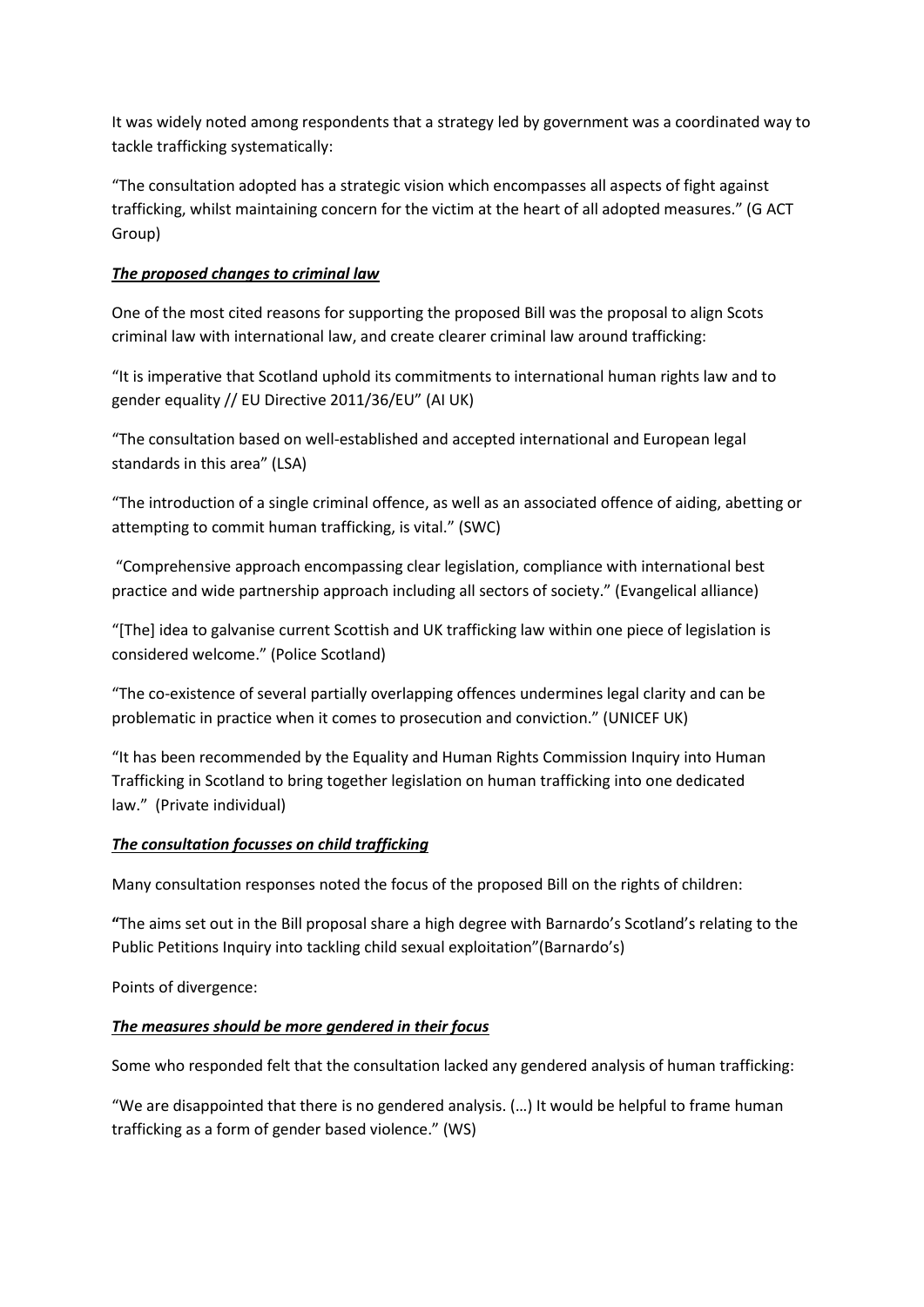"Any strategic intervention aimed at addressing human trafficking must sit within the wider context of sexual exploitation, gender inequality, gender violence and violence against women."(ERCPC)

#### *Sex work must not be conflated with human trafficking*

One organisation highlighted that sex work must not be conflated with human trafficking:

"There is no evidence to support the assertion that policies aimed at reducing or ending the demand for commercial sex have any impact on the levels of trafficking for the purposes of sexual exploitation."(SCOT PEP)

#### *The proposed Bill should take into account that forced labour is another form of modern slavery*

Some respondents felt the proposed Bill did not adequately address forced labour as another form of modern slavery:

"The proposed Bill is limited in its scope, should cover all forms of modern slavery, human trafficking plus forced labour." (JRF);

"The proposed Bill should cover all relevant forms of modern slavery: Forced labour and human trafficking." (ASI)

Other points:

#### *The proposed Bill should establish an independent Commissioner*

One suggestion that was made by a number of organisations who responded is that there should be the creation of an independent anti-trafficking commissioner for Scotland.

"Creation of an independent Commissioner or Rapporteur to encourage greater coordination whilst also helping ensure that politics does not influence or hinder anti- trafficking policy." (G ACT Group)

"Creation of a commissioner with specific responsibility for this issue." (AI UK)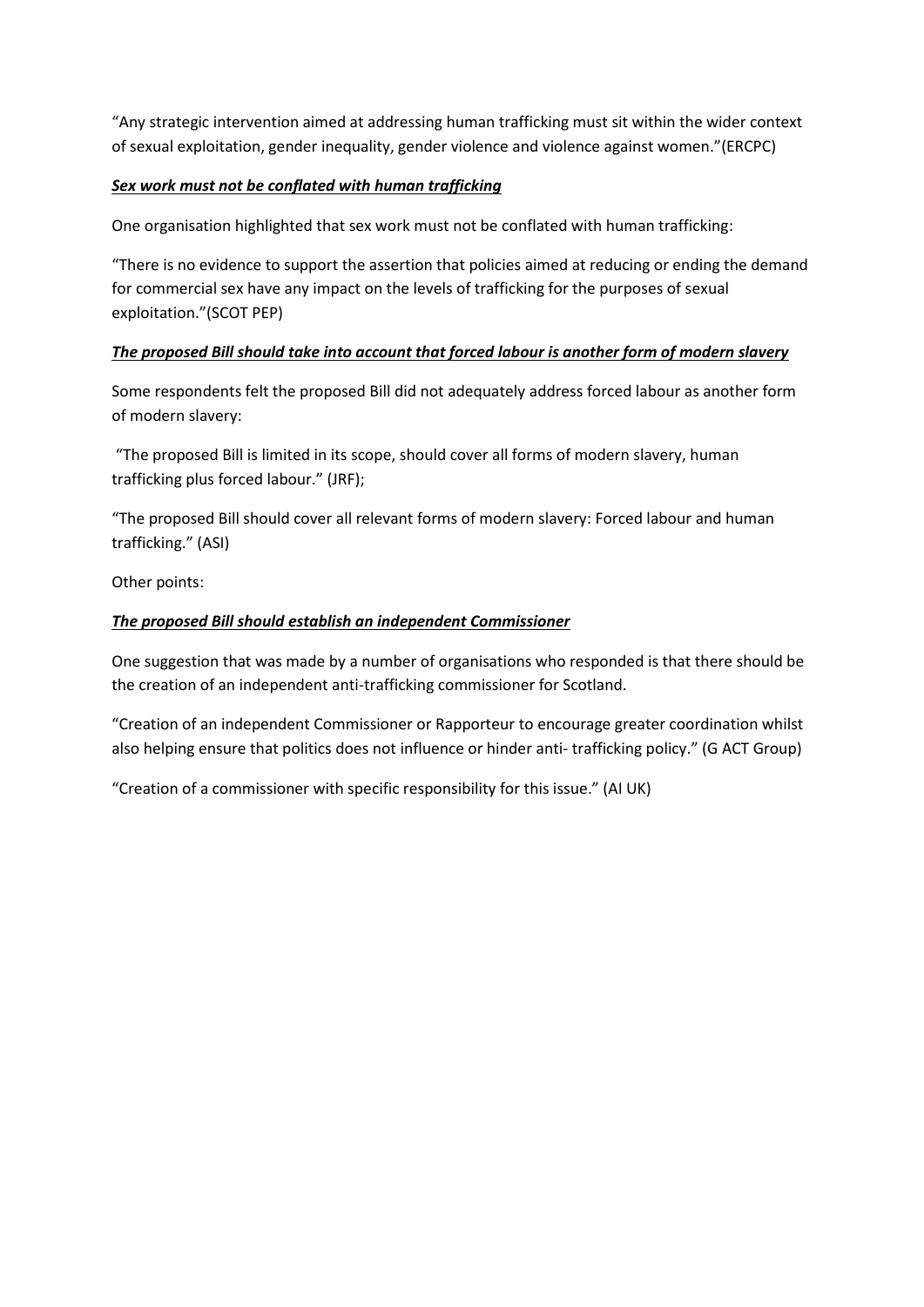#### **The Creation of a Scottish Anti-Trafficking Strategy**

**Question 2: Do you agree with the proposal for a legal duty on Scottish ministers for a Strategy for Scotland against Human Trafficking? Please indicate "yes/no/undecided", with reasons for your position.**

**Of the 119 responses, 107 (90%) agreed, 2 (2%) disagreed, 5 (4%) were undecided, and 5 (4%) did not express a clear view or did not answer the question.** 

Main reasons for supporting:

#### *A legal duty on Scottish Ministers would strengthen action and accountability.*

The majority of respondents felt that a legal duty was necessary to for the Scottish Government to take leadership on human trafficking:

"A national strategy led by the Scottish Government would allow a broader approach to combating trafficking in Scotland" (Police Scotland)

"It is the only way to ensure a fully and successful implementation of the measures." (Private individual)

"Establishing a statutory duty for development of a multi-agency strategy to address human trafficking would guarantee this good work would continue and be developed beyond 2014" (CARE)

"It is therefore encouraging that such a Strategy would include the reduction of human vulnerability and of the demand for cheap goods and services which drive trafficking." (Private individual)

"A unified approach throughout the UK would place the same "duty "on all Government Ministers to adhere to a United Kingdom wide strategy. However, if Scotland were to seek supplementary legislation, (GLA) would support the proposal." (GLA)

Points of divergence:

#### *The use of legislation is not a pre-requisite of a strategy*

However, a minority recognised that strategies do not necessarily require primary legislation:

"Legislation is not always required for national strategies to be issued and applied."(Police Scotland)

Other points:

#### *The strategy should effectively engage local government*

Some respondents noted the need to ensure local authorities were adequately resourced to carry out much of the work that will be expected of them:

"(…) the Scottish government should enabled to "direct" and "resource" local government, law enforcement and civil society to take forward such a strategy to prevent unenforceable guidance and recommendations being produced." (TARA)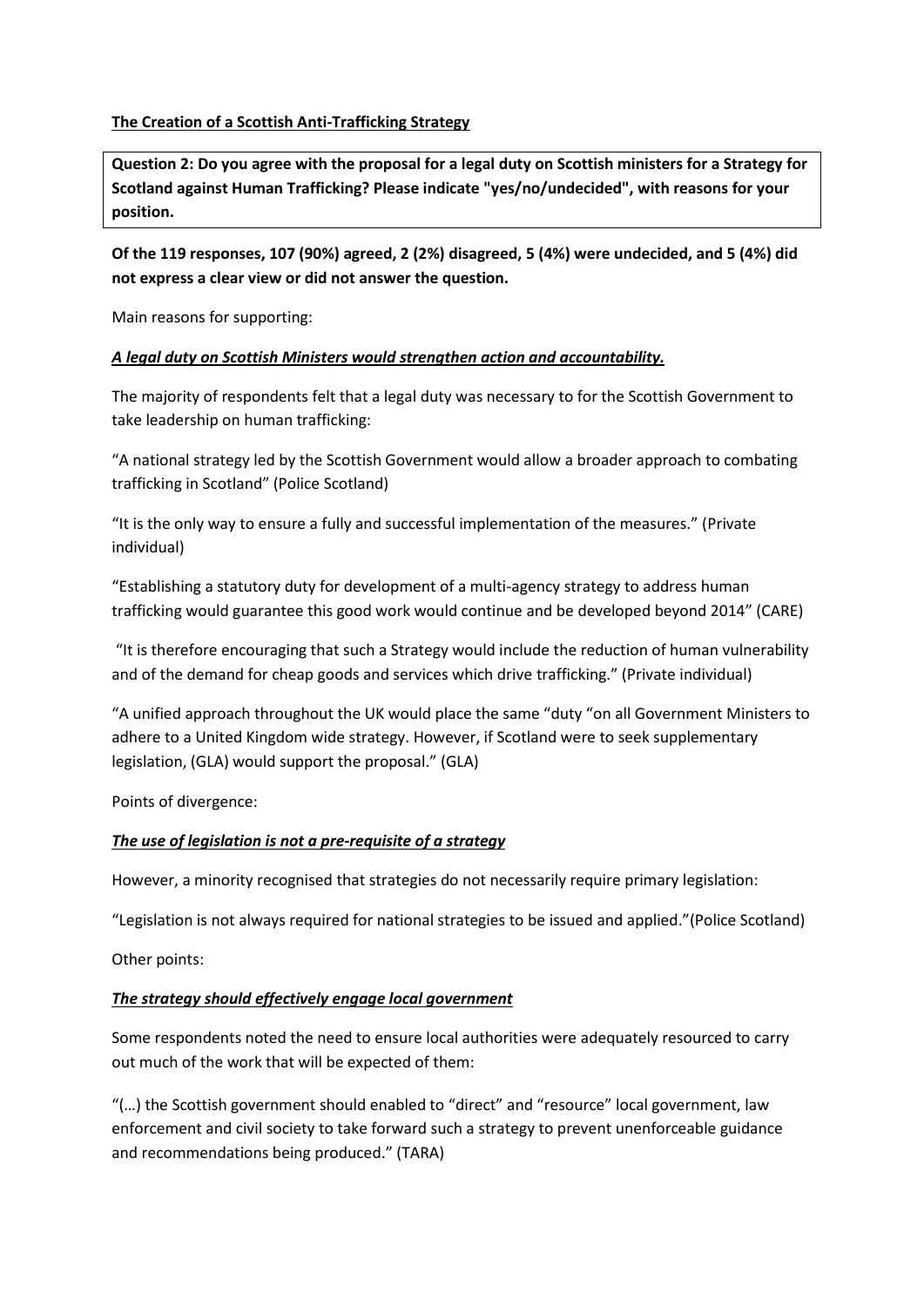#### *It is important that the strategy should harness existing best practice, in Scotland and beyond:*

A number of the responses noted that existing good practice in Scotland and beyond, and suggested this should be retained and enhanced in the strategy:

"The Scottish Government publication 'Safeguarding Children Who May have been Trafficked in Scotland' must be considered in any strategy" (ERCPC)

"The content of the strategy should be informed by international practice such as the National Action Plan Against Trafficking in Human Being for 2013-2015 from Poland." (GREC)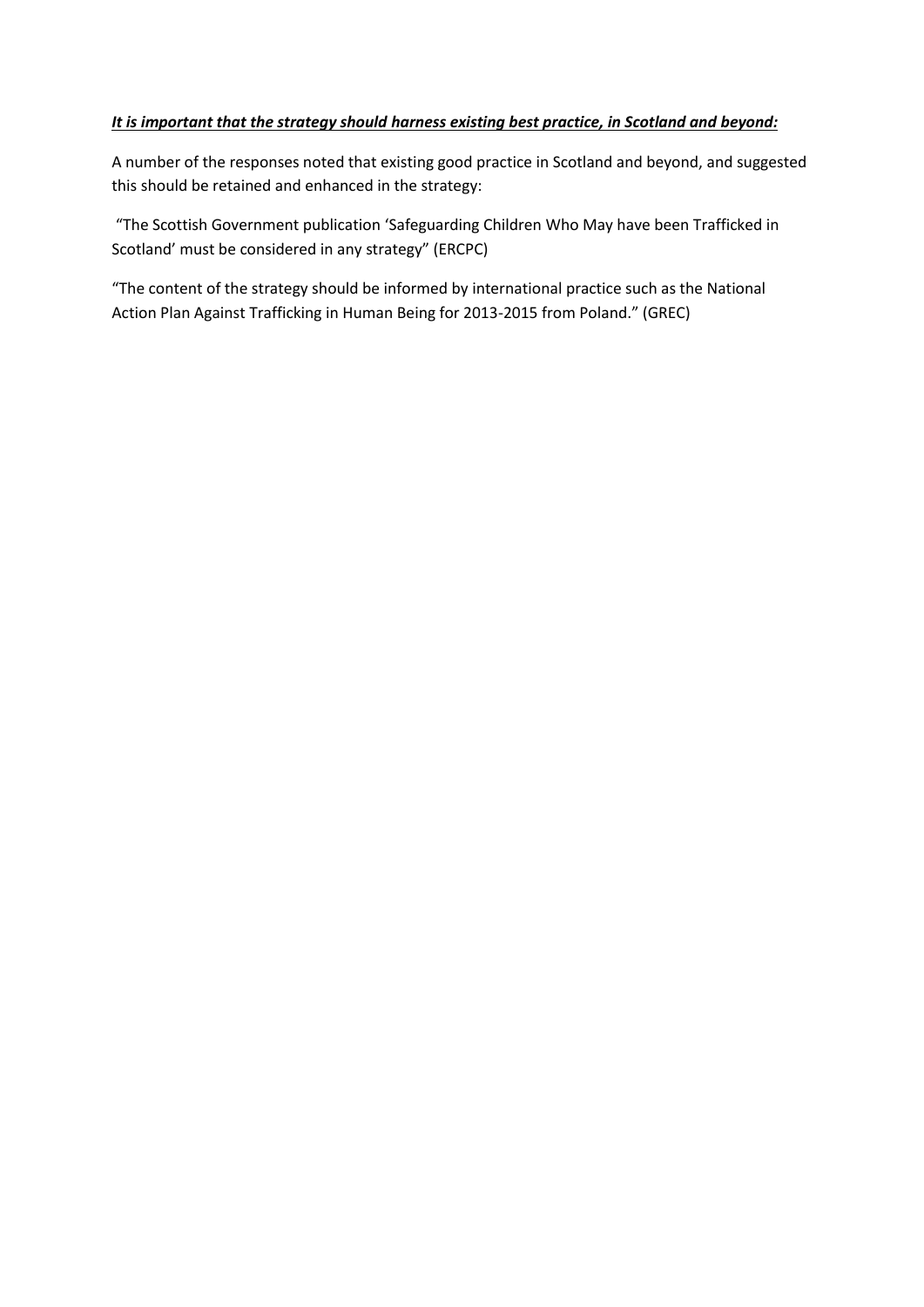#### **Criminalising Human Trafficking**

**Question 3: Do you agree with the approach to criminalising human trafficking in Scotland as proposed above? Please indicate "yes/no/undecided", specifying any elements you support or disagree with, with reasons for your position.**

**Of the 119 responses, 110 (92%) agreed, 3 (3%) were undecided, and 6 (5%) did not express a clear view or did not answer the question.** 

Main reasons for supporting:

#### *The proposed Bill enshrines international law in Scots law*

Many of the respondents noted that the proposal aligns well with international law on human trafficking, and noted the benefit of enshrining international law on human trafficking into Scots law:

"We agree to the approach of criminalising human trafficking and alignment with international frameworks and the European Convention on Human Rights." (NHS H)

"We believe that it is crucial that the proposed Bill adopts such a broad definition of human trafficking, as documented in the Palermo Protocol, which is recognised and adopted by the Council of Europe." (AI UK)

"[We] Support proposals that ensure that existing obligations and commitments with respect to human trafficking offences in Scots law are consolidated." (SCCYP)

"It is important that there is a single, clear criminal offence. It is also vital that a comprehensive definition of trafficking is provided in the Bill, aligned with that in the Palermo Protocol." (UNICEF UK)

#### *The proposed Bill creates a common understanding of human trafficking*

Many of the respondents believed that the provisions within this section would better clarify what 'human trafficking' is understood to be in Scotland:

"A new comprehensive Scottish law would provide this much needed common understanding and approach." (UNICEF UK)

"By creating one single offence, it is hoped that any ambiguity and "loopholes" which have been present in cases in the past would be covered." (SWC)

#### *The proposed Bill provides efficient legal tools necessary to tackle human trafficking*

Some respondents noted that the provisions would make for a more efficient criminal justice response:

"This will provide clear definition to the law and thereby giving police and prosecutors the legal tools necessary to tackle human trafficking." (Evangelical Alliance)

Points of divergence: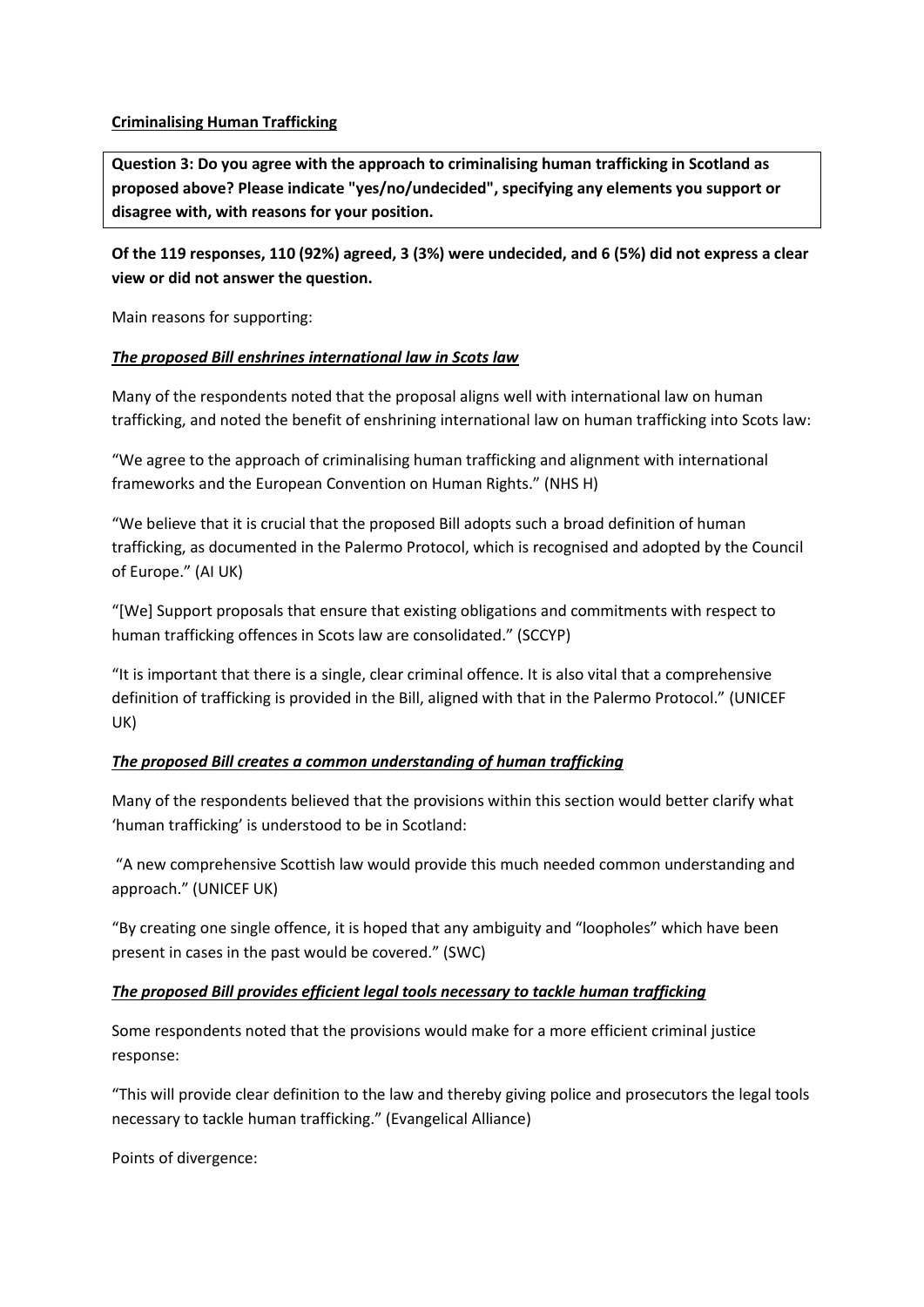#### *There should be a focus on victimless prosecutions*

Police Scotland believed there ought to be a focus on victimless prosecutions:

"The reference within the Modern Slavery Bill to an increased emphasis on victimless prosecutions should be at the core of any proposal in relation to the tackling of human trafficking in Scotland." (Police Scotland)

#### **The Criminal Justice Response to Human Trafficking**

**Question 4: Do you agree with the approach to the criminal justice response to human trafficking in Scotland as proposed above? Please indicate "yes/no/undecided", specifying any elements you support or disagree with, with reasons for your position.**

**Of the 119 responses, 109 (92%) agreed, 2 (2%) disagreed, 1 (1%) were undecided, and 7 (6%) did not express a clear view or did not answer the question.** 

#### *Main reasons for supporting*

### *A legal duty on authorities responsible for investigation and criminal prosecution will ensure transparency and accountability*

Many respondents noted that a legal duty on COPFS, Police Scotland and others would ensure that capacity was built for ongoing effective investigation and prosecution of trafficking, and that public reporting would ensure transparency:

"We support the proposal [...] which not only creates a legal duty to investigate but supports it with a duty for Police Scotland and the COPFS to establish 'requisite capacity' through provision and training" (CARE)

"JRF welcomes the proposal to establish a legal duty to publicly report on progress and developments by the relevant inspection authorities." (JRF)

#### *The consultation develops a multi-disciplinary and specialist approach*

Many respondents supported the creation of multi-disciplinary and coordinated specialist approaches to tackling trafficking:

"Flex supports the creation of a multidisciplinary specialism on human trafficking within Police and the Crown Office and Procurator Fiscal Service (COPFS) that ensures a broader and deeper understanding of human trafficking and adequately equipping such specialism with training, investigate tools and resources." (FLEX); (SBCC)

"It is crucial to create specialism in order to have a comprehensive understanding of both the law on human trafficking and the nature of the problem." (G ACT Group)

"The proposal for specialist service provision within the Scottish criminal justice system and in Police Scotland is welcome." (STUC)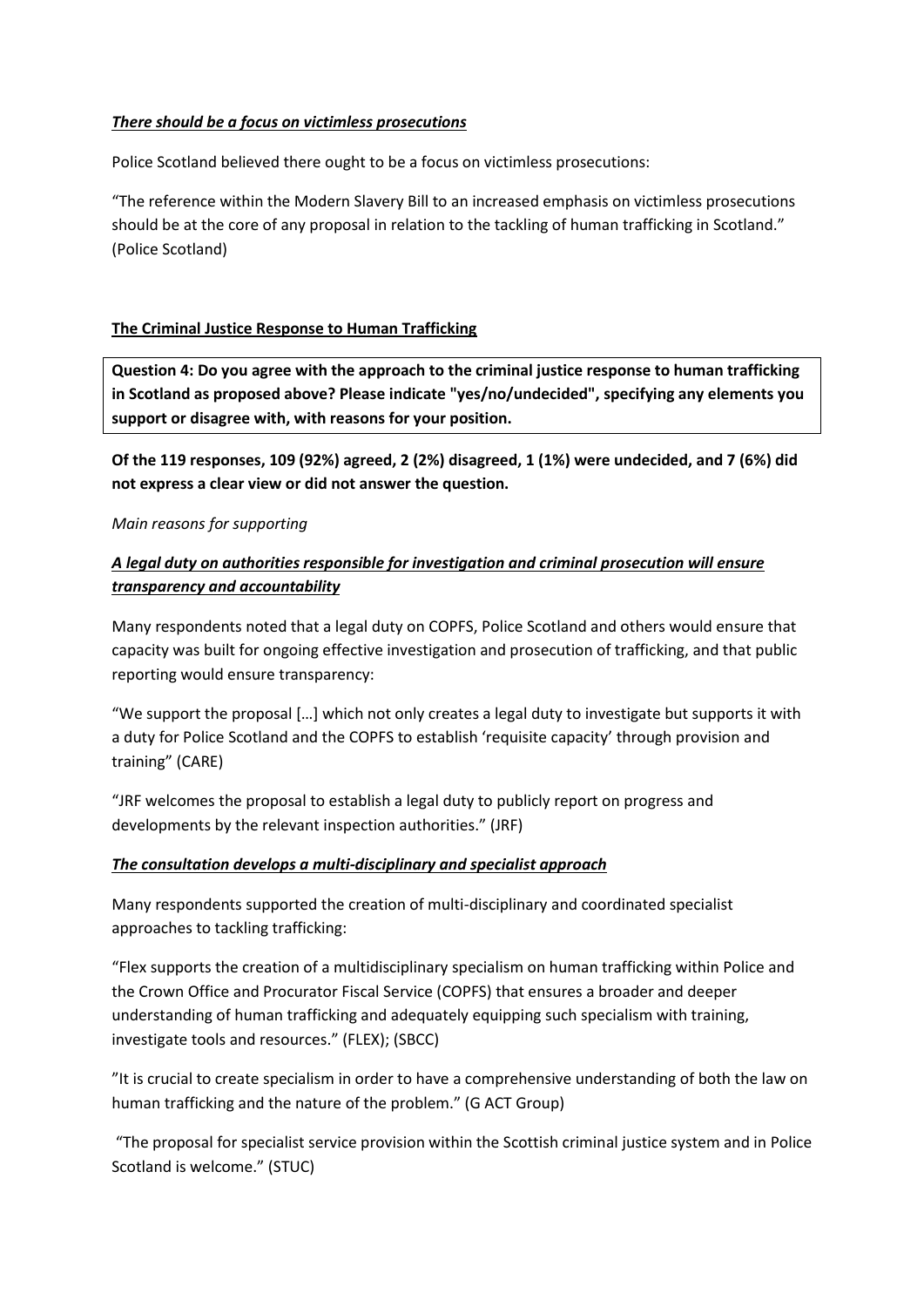#### *Existing Social Work and youth justice mechanisms should be included in the proposed Bill*

Some noted the importance of including all existing justice structures in the proposal:

"There is no specific reference to the unique youth justice mechanisms that are in place in Scotland, for instance the Children's Hearing System and associated social work professionals. This omission should be remedied." (LSA)

#### *Other points*

#### *Prosecutors should be given further powers to seize the assets of traffickers*

Both the GLA and Police Scotland made similar calls to be able to seize the assets, including vehicles and vessels, of traffickers:

"We would also wish for Prosecutors to have a legal duty to be fully trained and equipped to seize the assets of any organised criminal group involved in trafficking." (GLA)

"Although powers are already available to the police to seize items under the Proceeds of Crime Act 2002 under confiscation orders, the opportunity to pass legislation that would enable officers to seize vehicles, vessels etc. used by traffickers to commit their crimes should not be overlooked. This could include the power to retain these items while proceedings are instigated or during the course of an investigation." (Police Scotland)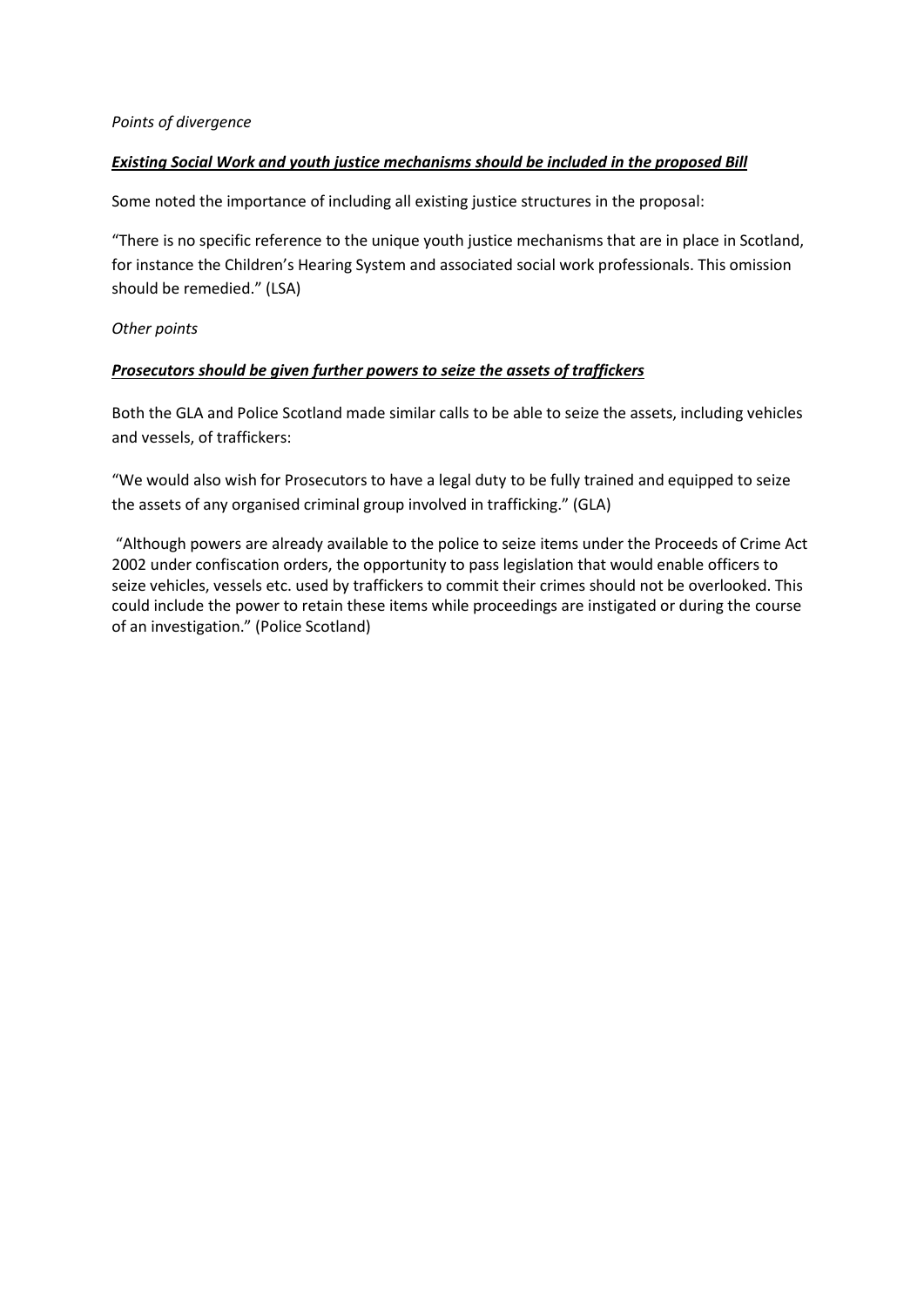**Question 5: Do you agree with the approach on the non-prosecution and non-penalisation of trafficking survivors in Scotland as proposed above? Please indicate "yes/no/undecided", specifying any elements you support or disagree with, with reasons for your position.**

**Of the 119 responses, 113 (92%) agreed and 6 (5%) did not express a clear view or did not answer the question.** 

#### *Main reasons for supporting*

#### *Victims should not be considered criminals*

A consistent argument in support of this proposal was that victims of human trafficking should not, under any circumstances, be treated as criminals for crimes they were forced to commit as a result of their trafficking predicament:

"The proposed approach would enshrine an important principle whereby victims should not be prosecuted for crimes under duress." (Evangelical Alliance)

"The bill would criminalise those who are exploiting as opposed to those who are being exploited." (DA)

"Victims do not need to be punished more." (Private individual)

"Putting a non-punishment provision on a statutory footing would be a good way to tackle this problem." (JRF)

"Non-prosecution and non-application of penalties as well as prohibition on the detention of trafficked persons are equally in the interest if the prosecution." (UNICEF UK)

#### *The proposed Bill embeds EU law*

Many respondents evidenced their support by citing relevant EU law in relation to the nonpunishment of victims of human trafficking:

"The Committee notes that in terms of Article 8 of EU directive 2011/36/EU that Member States shall, in accordance with the basic principles of their legal systems, take the necessary measures to ensure that competent national authorities are entitled not to prosecute or impose penalties on victims of trafficking in human beings for their involvement in the criminal activities which they have been compelled to commit as a direct consequence of being subjected to any of the acts referred to in Article 2." (LSS)

"(RCS) believes any legislation should incorporate a non-punishment clause, similar to those contained in the EU Directive and the Council of European Convention." (RCS)

#### *The proposal takes the correct approach to 'informed consent'*

Police Scotland commented specifically on the need to differentiate between adult and child victims when considering informed consent: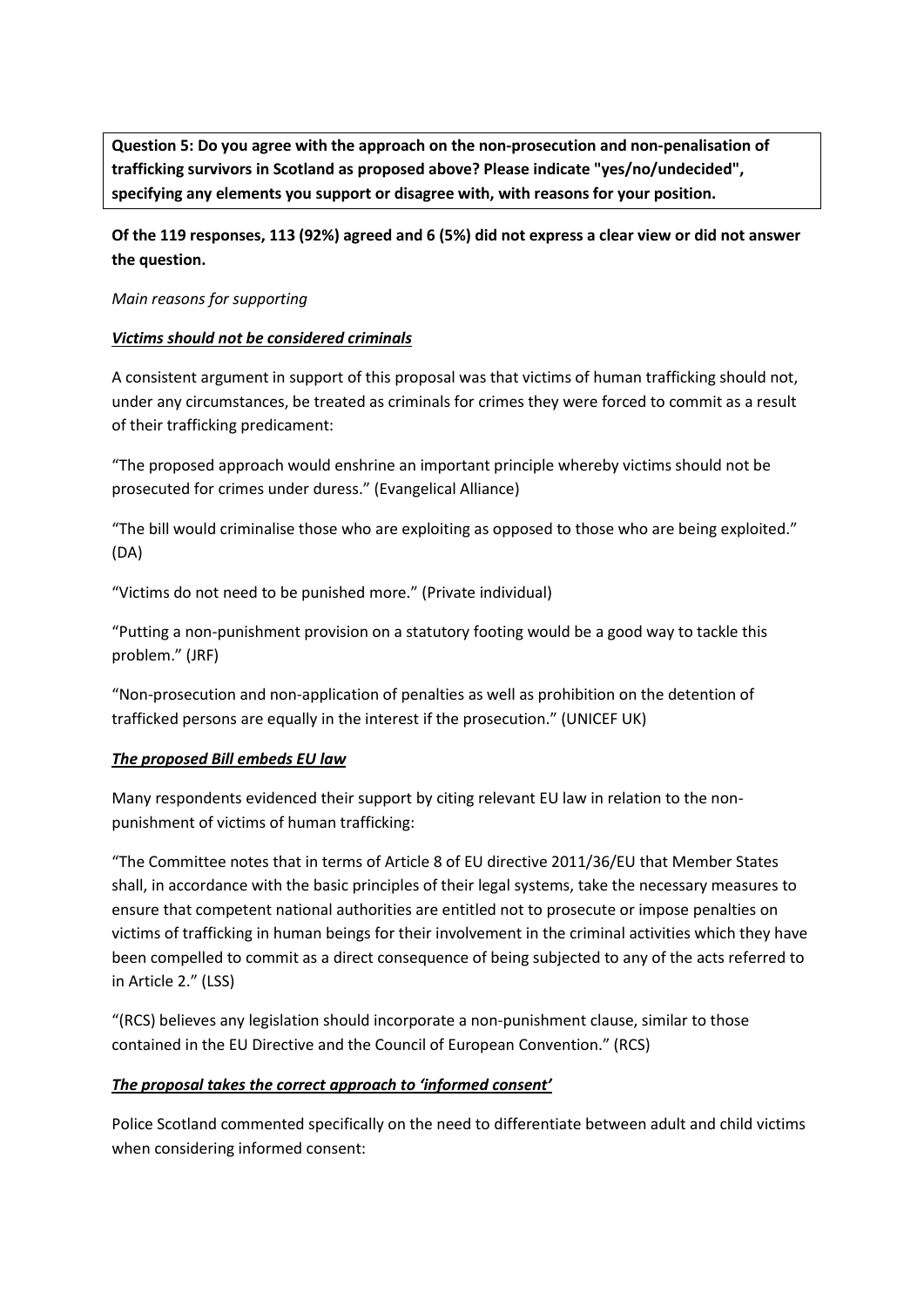"We agree in relation for the need to differentiate between adult and child victims and the inference of "informed consent". (Police Scotland)

#### *Points of divergence*

#### *Prosecutors should retain the right to decide on a case by case basis*

Police Scotland stated they believe it should continue to be the prerogative of prosecutors to decide whether or not a case should be brought forward:

"It should remain a decision for the Crown Office and Procurator Fiscals Service on a case by case basis whether it is "in the public interest" to prosecute or not". (Police Scotland)

#### *Other points*

#### *Human trafficking should not be seen as an asylum and immigration issue*

Many respondents, when considering whether or not the prosecution of victims of human trafficking should occur, noted that possible crimes of asylum and immigration should not be considered when trafficking may have occurred:

"Trafficking should not be seen as an asylum or immigration issue and therefore one that is outside the reach of the Scottish government; trafficking is an abuse of human rights, not a cross-border issue to be dealt with by Westminster."(Barnardo's)

"(…) identification of victims of trafficking is carried out by the UKBA which is also responsible for immigration and asylum cases in the UK. (…) Allocating the decision making for both immigration cases and trafficking cases to the same body risks conflicts and confusion in adopting the right approach." (FOA)

#### *Training of all key agencies in non-prosecution should take place*

Some respondents noted that, as well as a change in the law, training should be provided to key agencies in how to implement the law around non-prosecution:

"There is a need for widespread training for all key agencies on trafficking that supports the noncriminalisation of survivors. This needs to be mandatory as in our experience it is difficult for staff in key agencies to be released to attend optional training." (WSP)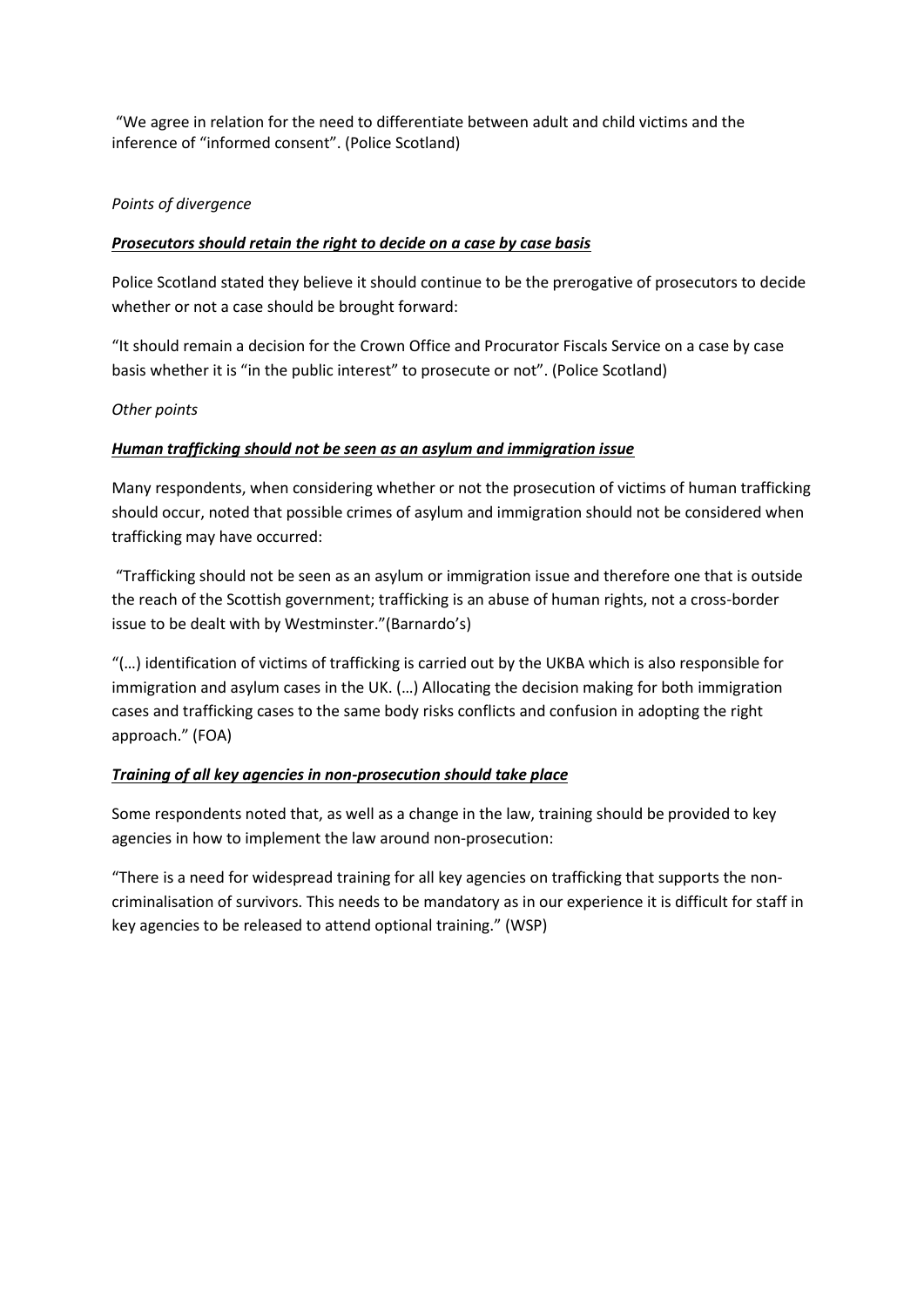**Question 6: Do you agree with the approach to harnessing regulators, the private sector, and civil society against human trafficking, as proposed above? Please indicate "yes/no/undecided", specifying any elements you support or disagree with, with reasons for your position.**

**Of the 119 responses, 106 (90%) agreed, 1 (1%) disagreed, 3 (3%) were undecided, and 9 (8%) did not express a clear view or did not answer the question.** 

#### *Main reasons for supporting*

#### *Raising awareness and training is pivotal*

Many respondents noted how crucial awareness raising and training was to tackling human trafficking:

"Raising awareness and training is pivotal to a consistent recognition of the full range of implications of human trafficking in Scotland" (Together)

"The approach developed in this consultation must work in tandem with other initiatives in this area which have a focus on awareness raising and training and taking into account the Policy and Legislative Recommendations of the OSCE" (LSA)

#### *The proposed Bill enshrines EU law*

Some respondents commented on the provisions within international law to ensure adequate training is provided:

"Article 9 of the EU Directive on preventing and combatting trafficking in human beings and protecting its victims 2011 requires states to ensure that persons, units and services responsible for investigation and prosecution of trafficking are trained accordingly" (HURB)

"Article 11 requires Member States to take the necessary measures to ensure that assistance and support are provided to victims and to ensure assistance and to ensure assistance and support are not made conditional on the victim's willingness to co-operate in the criminal investigation" (FOA)

#### *There is a lack of consistent knowledge among professionals*

Some respondents, like Scotland's Commissioner for Children and Young People, noted a significant lack of consistent knowledge amongst professionals, which would be addressed by the proposal.

#### *The proposal harnesses all of civil society*

Speaking in support of the proposal, many respondents noted that trafficking requires a concerted effort on behalf of Scotland's wider civil society, and must not just be left to law enforcement agencies to tackle:

"Trafficking cannot be tackled simply by State authorities" (G ACT Group)

"Regulators, businesses as well as individuals have a role to play in addressing modern slavery" (ASI)

"Trade Unions themselves can play an important role in the workplace in raising awareness" (STUC)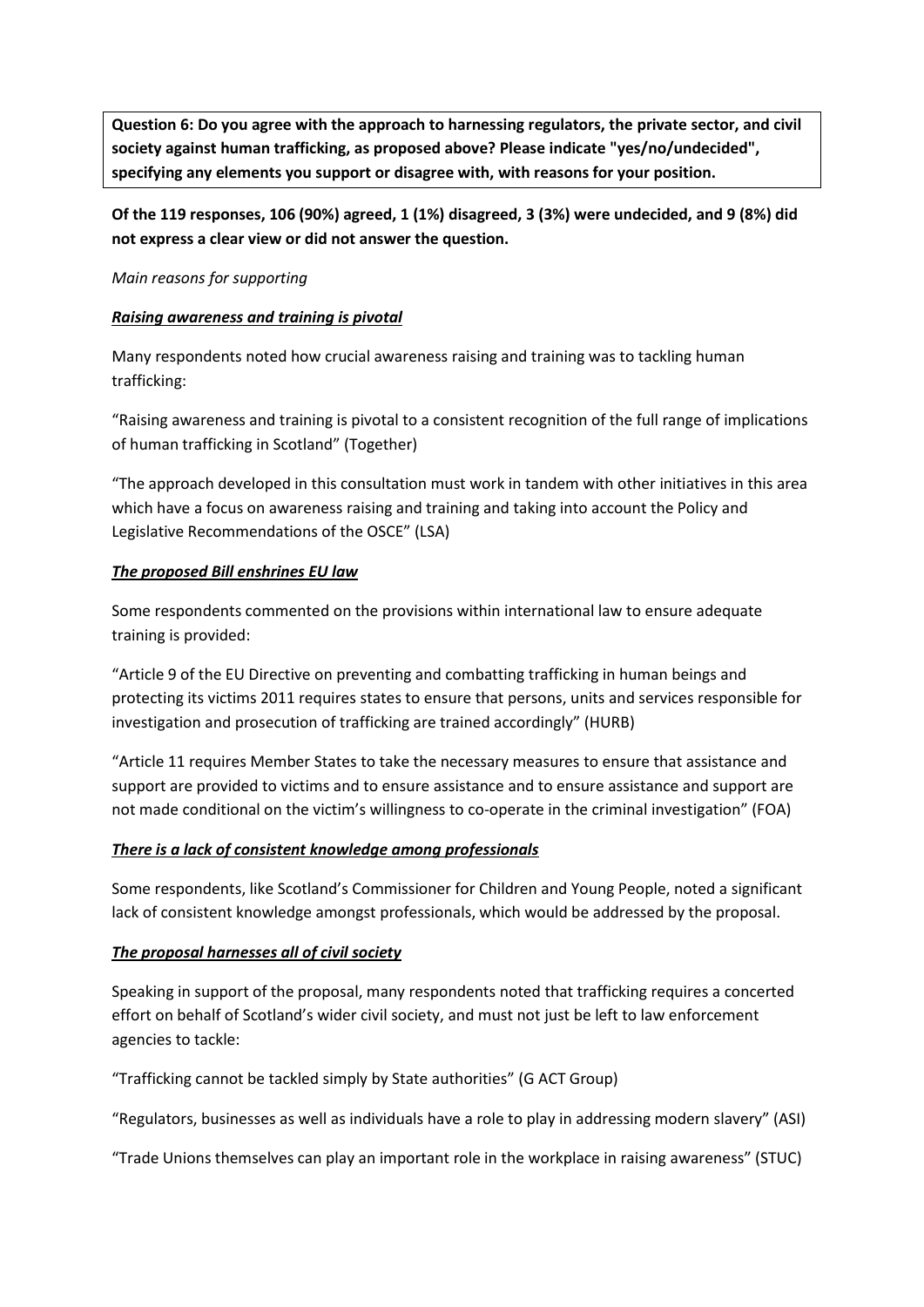"It is important that the Bill acknowledges the need to engage with regulatory, private and civil society sectors" (Private individual)

"Raising awareness of human trafficking in our country cannot be left to professional bodies alone" (Private individual)

#### *Other points*

#### *There is a need for the introduction of a child and gender-specific trafficking training*

UNICEF UK noted that the proposal should develop gender and child specific training for raising awareness:

"The Scottish authorities should design training programmes in a child-and-gender sensitive manner and involve all relevant State and non-State agencies" (UNICEF UK)

#### *There is a need to tackle trafficking through business supply chains*

Some respondents noted the need to tackle trafficking within supply chains of businesses:

"In California, a system is in place to encourage large companies to engage with the issue of slavery, exposing areas of concerning and allowing a mechanism of improving such situations."(G ACT Group)

"Any serious strategy to drive out slavery in all its forms from its supply chains would require a provision to criminalise the use of victims of slavery in supply chains. This is in keeping with the UK Bribery Act which provides extraterritorial legislation to tackle a problem that is systemic, international in scope and which individual voluntary initiatives are unlikely to be sufficient for the challenge. "Anti-slavery in supply chains law must be extraterritorial in scope and explicit in relation to the liability of business executives for falling to conduct in their business dealings." (ASI)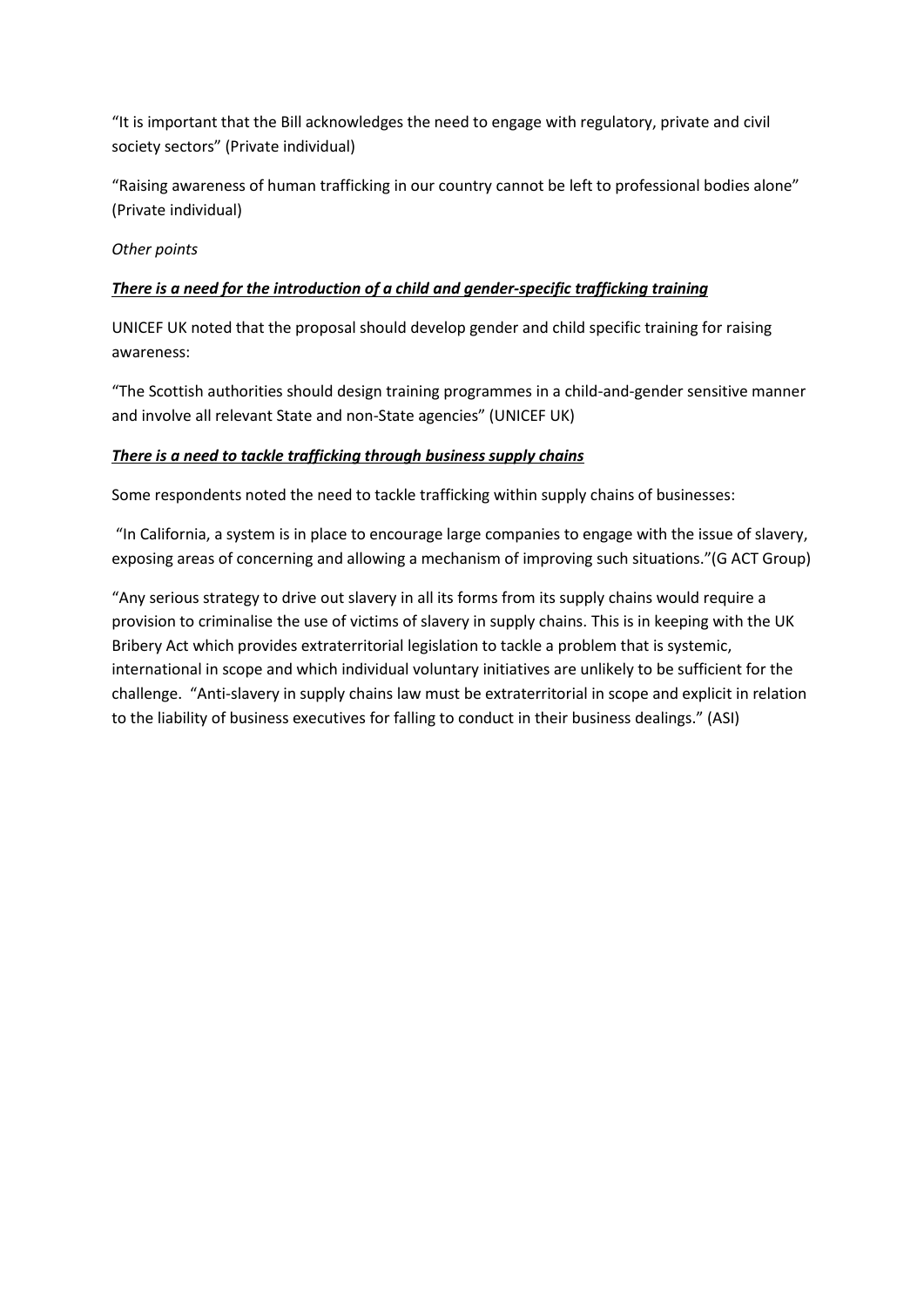**Question 7: Do you agree with the approach the Survivors Service and minimum standards for victims as proposed above? Please indicate "yes/no/undecided", specifying any elements you support or disagree with, with reasons for your position.**

**Of the 119 responses, 113 (95%) agreed, 2 (2%) disagreed, 1 (1%) were undecided, and 3 (3%) did not express a clear view or did not answer the question.** 

#### *Main reasons for supporting*

#### *The proposal provides a cohesive and comprehensive package of care:*

Many respondents who supported the proposal highlighted the benefits of introducing the proposed minimum standards of care as providing a cohesive package of care that will improve the lives of survivors:

"RCS supports the recognition of the need to provide appropriately for survivors/victim rights and to place minimum standards for their support, for women, in particular, onto a statutory footing. The acknowledgement that services should be non-discriminatory and gendered is necessary and welcome." (RCS)

"The minimum standards for victims as set out on pages 33-36 provide a cohesive support system which recognises the different need of individual victims of human trafficking." (Church of Scotland)

The minimum standard of service that is proposed in the Bill for victim's care and support providers is also likely to improve the lives of those affected." (Police Scotland)

#### *Statutory footing of care guarantees consistency*

TARA, one of Scotland's victims' agencies, welcomed the fact that the Survivors' Service and minimum standards of care were placed on a statutory footing, as opposed to being a matter of policy:

"CSG TARA Service is delighted at the proposal to legislate for survivors/victim rights and entitlements, for women in particular, onto a statutory footing. The acknowledgement that services should be non-discriminatory and gendered is necessary and welcome. In order to ensure that potential victims of human trafficking (PVoTs) are confident that the UK will provide adequate protections it is vital that protections, entitlements and support are clearly defined in legislation and are not afforded through a 'policy' approach that can be subject to different interpretations according to organisational roles and responsibilities. Clear, legally defined obligations towards supporting PVoTs will improve confidence in the state to provide protection for them, further encourage co-operation and lead to the successful prosecution of perpetrators." (TARA)

#### *Points of divergence*

#### *The current National Referral Mechanism should first be reviewed*

Police Scotland have stated that "It would be beneficial to wait until the finding of the review of the NRM is known before taking any decision." (Police Scotland)

*Other points*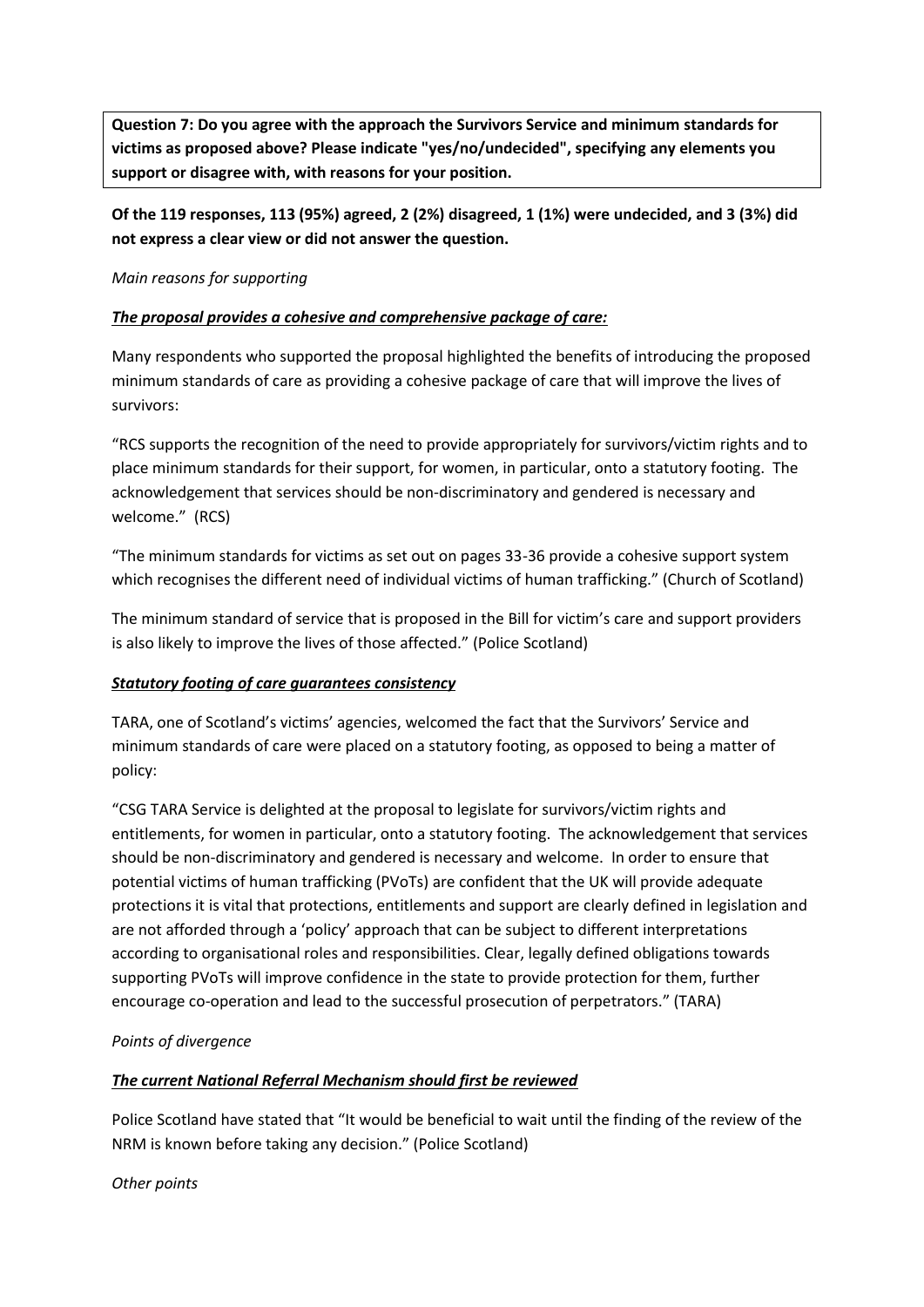#### *Clarity about the statutory basis of a Survivors' Service:*

Some respondents noted the need to be clear about expectations on organisations should the Survivors' Service and minimum standards of care be placed on a statutory footing:

"There also needs to be clarity about the statutory basis of a Survivors Service; does this mean that professionals / people will be required to refer possible victims? There should be clarity on the definition of who is considered a victim – at the moment there is a reliance on the NRM as the official arbiter of who is a victim. If the Survivors Service (or presently the NRM) considers a person is not a victim, does this mean they are not a victim? In this respect care is required not to replicate some of the practice that the NRM has been criticised for." (Dr. Paul Rigby and colleagues, University of Stirling)

#### *TARA notes for consideration*

As an organisation directly involved with the recovery and assistance of victims of human trafficking, TARA have outlined a comprehensive list of considerations for the proposed Bill going forward. These include:

- There needs to be an accredited system for First Responders (FR) and Competent Authorities (CA) to uphold the integrity of the process.
- Not only should all FRs and CAs be trained and accredited but they should demonstrably understand gender based violence, cultural sensitivity and the impact of trauma.
- TARA are in agreement that CA responsibility should no longer remain with the Home Office. Indeed, the current UK Government has moved the ministerial portfolio for Human Trafficking from Immigration to Police (Crime and Security). As highlighted above the Euro Stat report those VoTs from outwith the EU whilst significant in number are a minority across Europe. CSG suggests that alternatives could include the proposed Survivors Service, or if a statutory body is required the UKHTC, Local Authorities or Police Scotland.
- The confidentiality of adults agreeing to the process must be maintained at all times and their wish not to engage with Police upheld if appropriate i.e. unless there are clear, present and/or serious threats from perpetrators or immediate safety and protection concerns regarding the individual, children or other adults.
- FRs need to be empowered to take the initial Reasonable Grounds Decision and make recommendations regarding temporary leave where there are immigration concerns to the Home Office. If FRs are accredited that will ensure that the integrity of identification and access to a recover period is maintained.
- The 'reflection and recovery period' should be extended to 90 days. This provides for more realistic timescales to assist with engagement, to minimise risk of re-traumatisation, provide more time for expert reports to be prepared by specialist services, NHS colleagues and other experts. It will provide more time for PVoTs to consider their options, begin the recovery process and agree or disagree to engage with Police Scotland and the CJS. It would ensure time for PVoTs to continue to cooperate with law enforcement, without concern about their immediate future, and it will enable planned and therefore safer returns.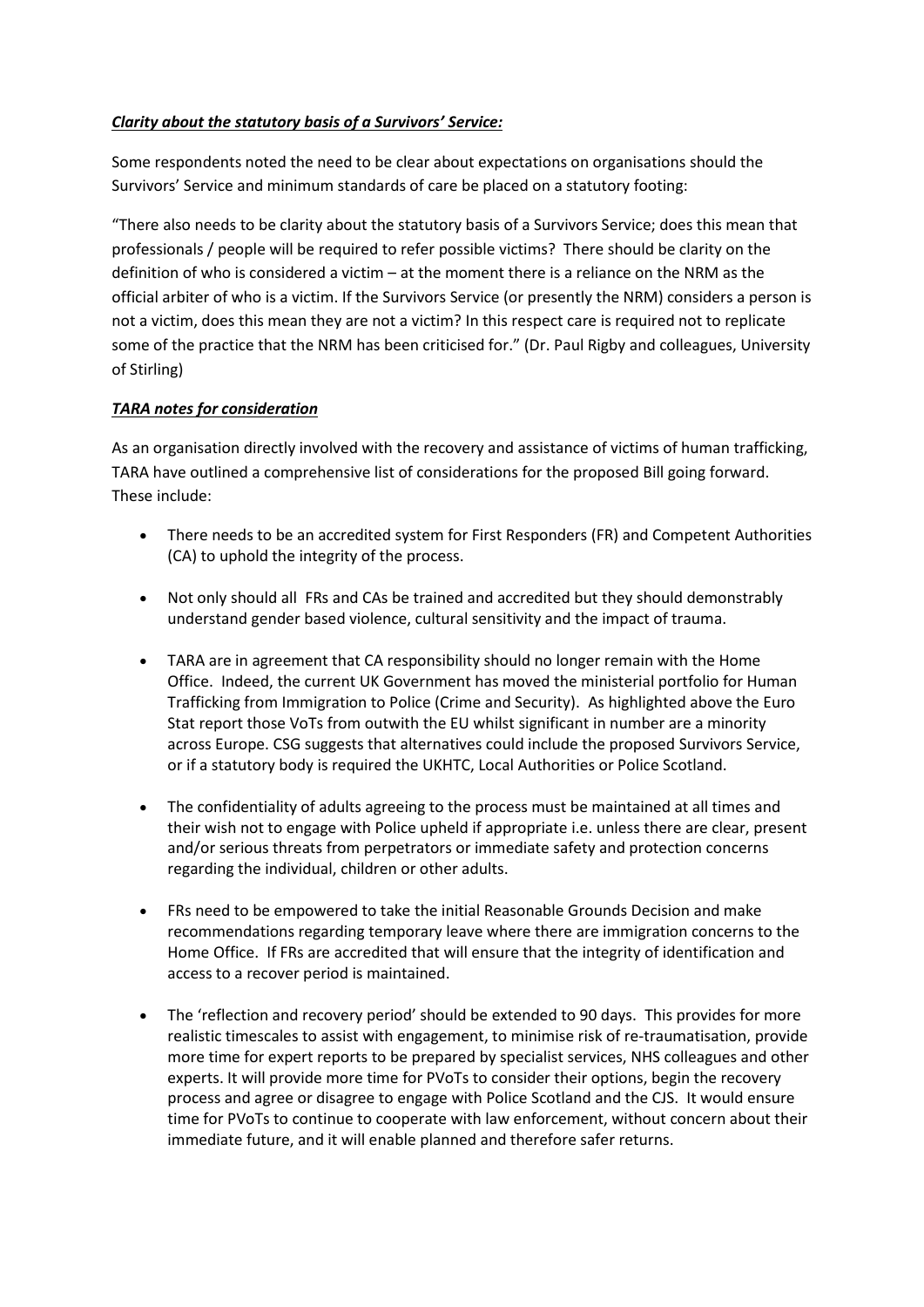- Conclusive decisions (CDs) should be made on a multi-disciplinary level with agreed parties mandated to attend. The highly successful MARAC model designed to increase protection measures for survivors of Domestic Abuse could be used as a template and appears to be a manageable process for all key stakeholders. At a minimum these stakeholders should include UKVIS, Police Scotland, Adult and Children SW Services, Survivor Service representative, support providers (national or local), NHS (national or local) and COPFS
- Pertinent information should be confidently shared to inform the decision. A national group of experts could meet on a monthly basis to make decisions and recommendations based on full disclosures of information gathered by local teams, responders and/or experts. All parties' evidence should be afforded equal weight and their differing expert status acknowledged. Representatives should be of Service Manager level or above to maintain the integrity of the decision making process.
- Such a meeting could also have a dual function of assessing individual risk with stakeholders agreeing actions to manage that risk and ensure protection measures.
- A system to target perpetrators, similar to Multi Agency Tasking and Coordination meetings (MATACs) could also be considered.
- The need for residency in the UK should be assessed and objectively evidenced at the MARAC and recommendations made to UKVIS to consider granting up to 1 year and a day's leave to remain.
- The model should be transparent with explanatory notes on the process available in plain English and translated as required.
- Introduction of a formal appeals process (heard by an Anti-Trafficking Commissioner, see below) will be necessary if this proposed NRM is on a statutory basis.
- All RGD and CD decisions should routinely be audited and reviewed on the application of the process and the quality of decision with any recommendations for improvement implemented.
- For adults entry into the model must remain based on informed consent.
- A 'safety net' should be in place to ensure support is available for adults who come to the attention of the Survivors Service but who do not consent to the NRM or who do not have the capacity to consent. This should be in place for up to 30 days, affording time for further information to be gathered and trust in services to be established. Depersonalised information on their circumstances must be collated and reported.
- Any NRM process must be informed by an understanding of trauma and primarily be focussed on identification, assessment of needs and access to a coordinated care package, taking account of the victim/survivors wishes as much as possible. Responses should always have the best interests of the individual in mind.
- Intelligence and Data collection should NOT be a primary aim of such a mechanism.
- Alternative means to collate consistent information on human trafficking, survivors, perpetrators, trends, prosecutions and support responses should be designed and all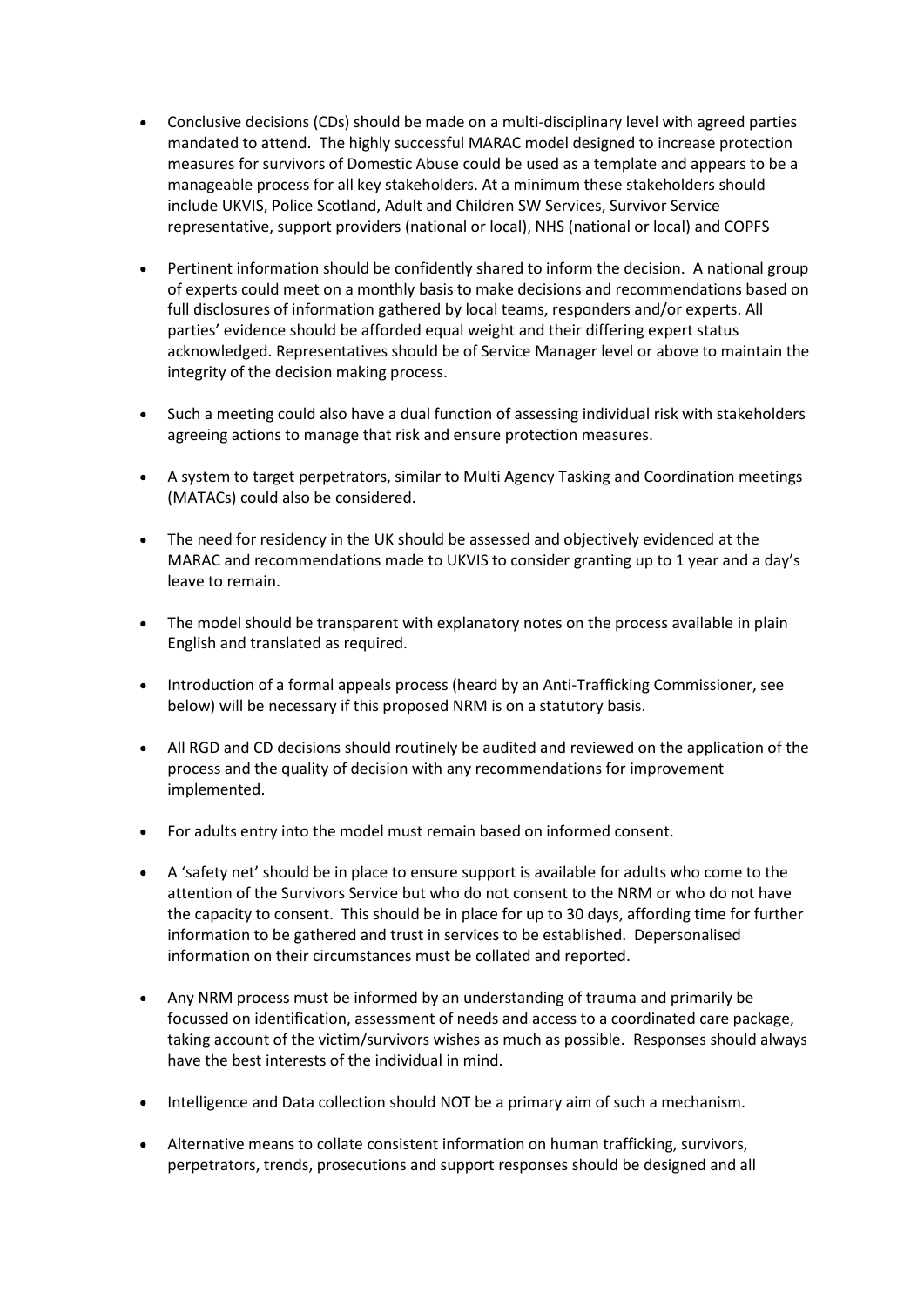stakeholders mandated to contribute. This could be led by an independent Anti Trafficking Commissioner.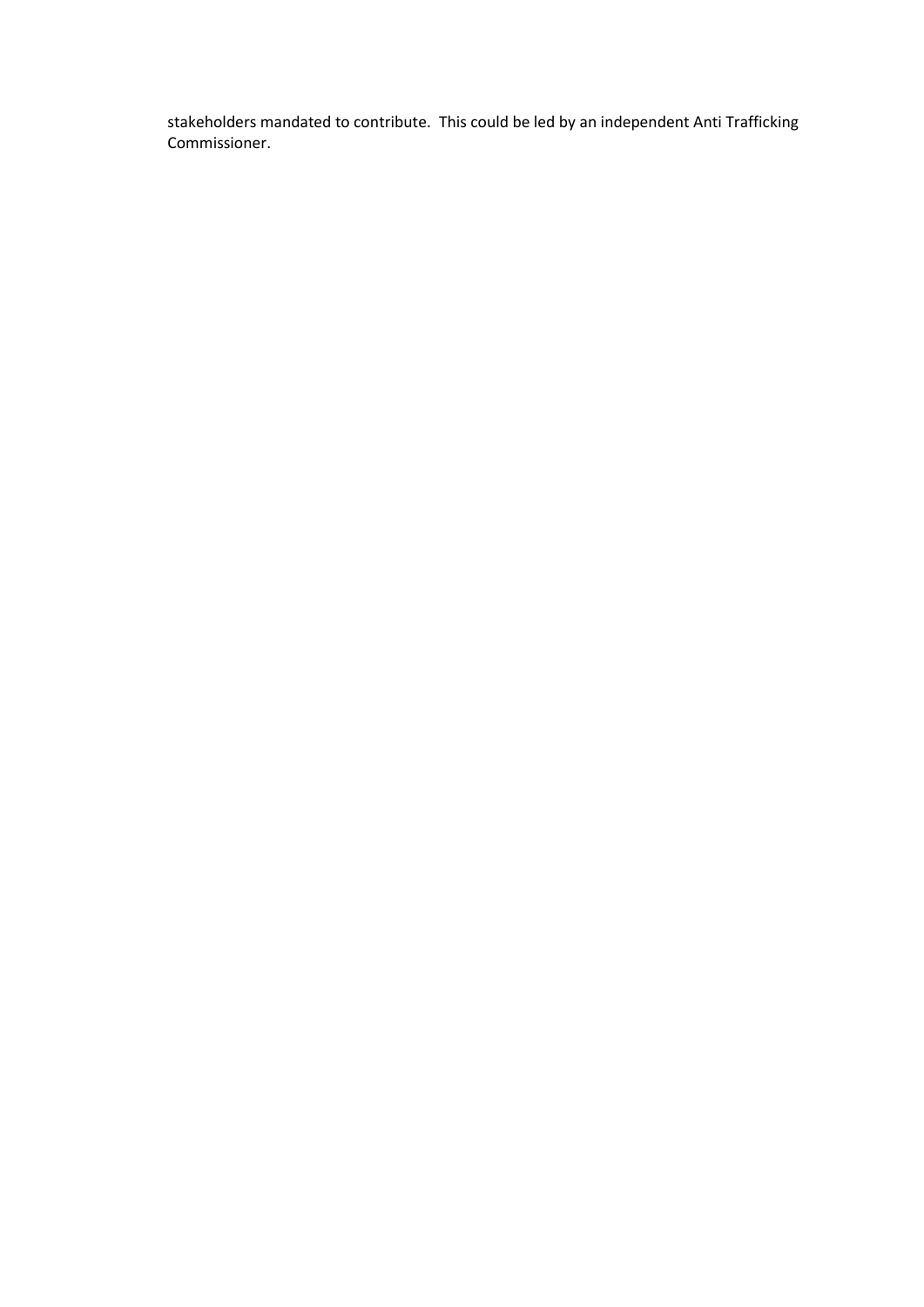**Question 8: Is the proposed Bill likely to have any substantial positive or negative implications for equality? If it is likely to have a substantial negative implication, how might this be minimised or avoided?**

Many respondents who answered this question believed that the proposed Bill would have an impact on gender equality because human trafficking is a gendered crime, affecting women acutely. Others noted that it will have a wider positive impact on protected characteristics:

"CSG anticipate that the bill should improve access to specialist (and where appropriate mainstream) services for a number of people with protected characteristics, such as:

- · Gender
- · Race
- **Religion**
- · Transgender" (Tara)

"The Commission does not envisage that the proposed Bill would have any negative implications for equality." (EHRC)

"I think the Bill will have positive implications for equality. Although human trafficking is by no means exclusively experienced by women, 80% of the time women are the victims. This is particularly the case for sex trafficking, which is mostly men exploiting women. Therefore anything that is done to help prosecute traffickers and help victims will have a positive impact on equality. It is essential that victims, in particular women who have been forced into sex work, are given the support they need." (Private individual)

Others recommended a full Equalities Impact Assessment be carried out as the proposed Bill progressed through Parliament:

"The Committee has no specific comment but believes that a proper Equality Impact Assessment should be carried out in this regard." (LSS)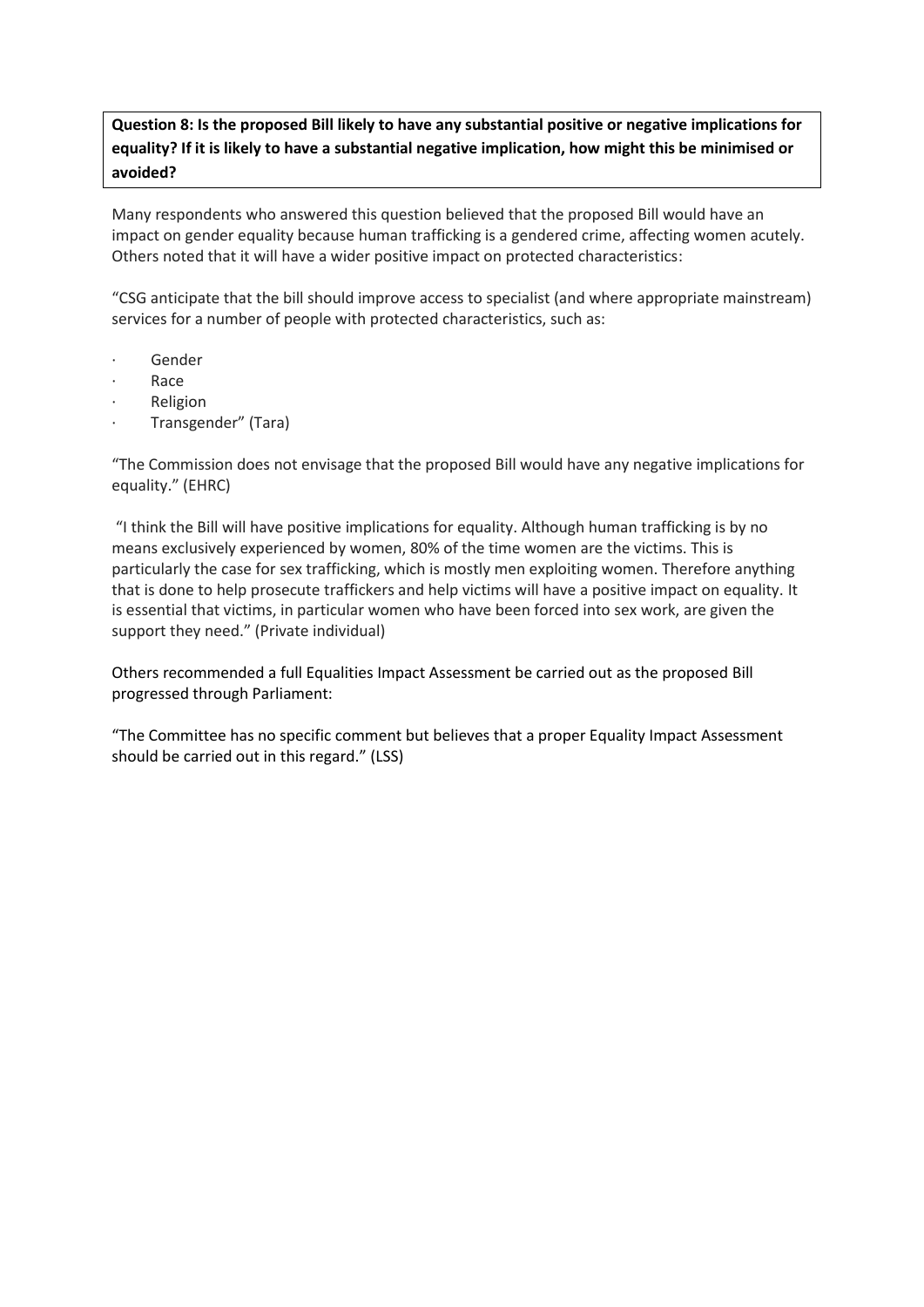**Question 9: What is your assessment of the likely financial implications of the proposed Bill to you or your organisation; if possible please provide evidence to support your view? What (if any) other significant financial implications are likely to arise?**

#### Section 11

Many respondents noted there would be an extra cost associated with setting up the Survivors' Service:

"The introduction of a single Survivors Service is likely to impact on current funding for supporting VoTs recovered in Scotland.(…)The introduction of a stand-alone Survivor's Service is highly likely to impact on these arrangements and may result in changes which affect the specialist support provided in Scotland." (TARA)

"A new Survivors Service for adults is likely to incur extra costs as it does not exist at present." (Dr Paul Rigby and his colleagues, University of Stirling)

"The Survivors' Service is likely to have the most cost implications since it will create a new agency which will need to employ staff and maintain its own infrastructure." (Care)

However, many also emphasised that these costs are justified:

"Continued financial resources by the Scottish government for specialist services, including legal advice, are a necessary requirement to any strategy in this area." (LSA)

"Cost to create the Survivor's Service must be met." (Private individual)

"Any changes that empower the GLA to play a full and active part in the prevention and detection of forced labour and human trafficking in Scotland is seen as a positive step to protect victims but may increase resource pressures on the GLA. A dedicated response within Scotland, along broader lines than currently, may require additional resources and funding."(GLA)

"The human and monetary cost to government and society of not tackling human trafficking and the harm that causes far out-weighs the cost of taking concerted, adequately-resourced and consistent action to tackle these issues: investment in ensuring that any new law is adequately publicised; that law enforcement, including the judiciary, and others are trained to ensure effective implementation; that prevention programmes are implemented; and that services are put in place to ensure assistance to victims." (EN)

In addition, some anticipated further costs associated with other proposals in the Bill:

"The proposals within the bill, if accepted, are likely to require additional funding to progress, for example:

- Funding for an Anti Trafficking Commissioner which is likely to require staffing/office/admin/interpreting/publication costs.
- Increase in the number of individuals where there are concerns regarding trafficking.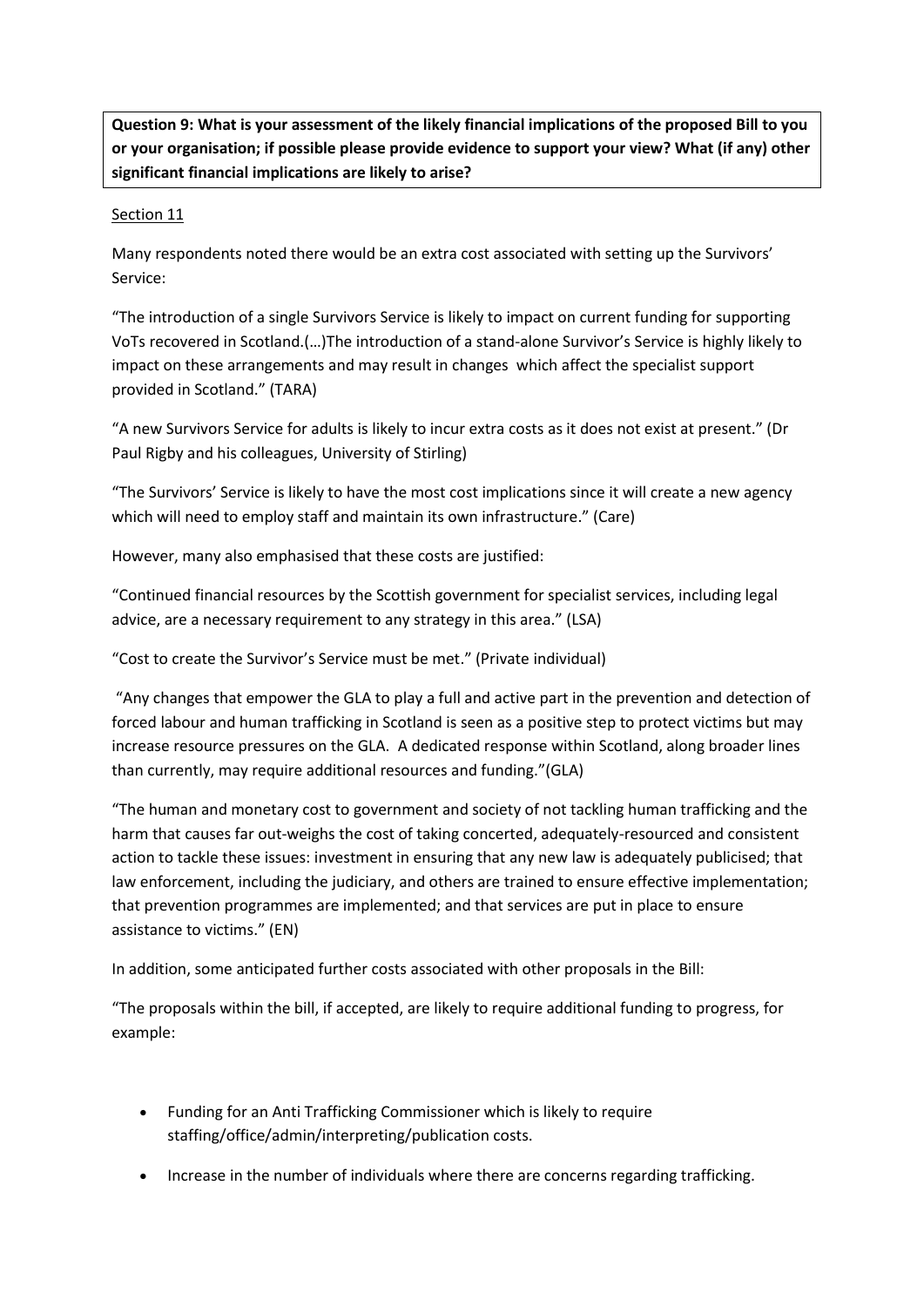- Enhanced service provision will require additional funding to be made available to support longer term care packages, in particular accommodation.
- Training and accreditation for all frontline responders and key stakeholders will require development, administration and delivery costs
- Resourcing to support implementation of a Scottish 3 year Anti Trafficking Strategy

However, longer term cost benefits may result from improved access to mainstream supports, improved survivor recovery meaning the risk of re trafficking and/or further exploitation is minimised, greater advocacy leading to access to public funds and improved integration into Scottish society and/or safer repatriation and reintegration." (TARA)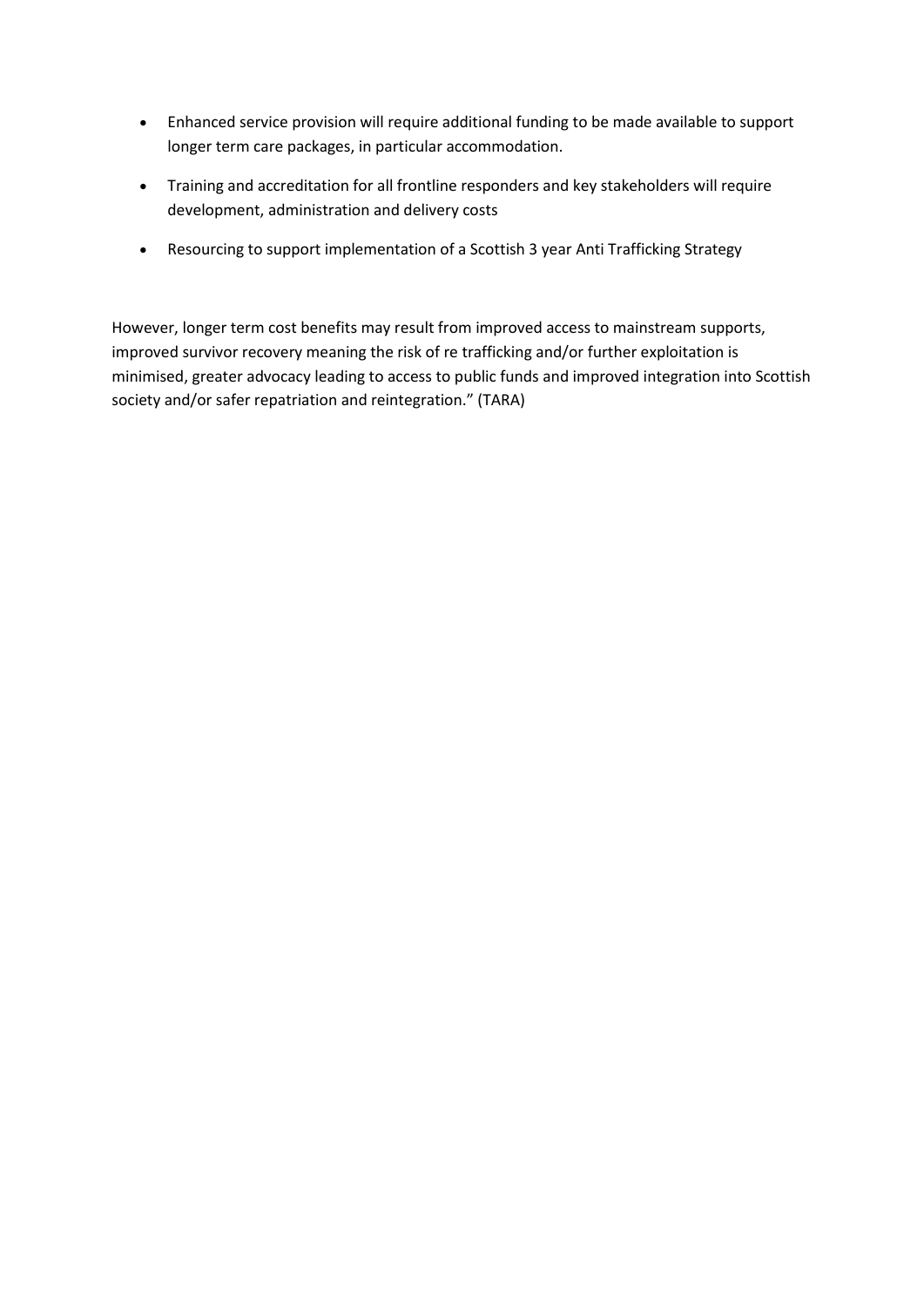### **Question 10: Do you have any other comments on or suggestions that would prevent trafficking in Scotland?**

This question solicited a number of responses, including a reaffirmation of many of the suggestions made in response to previous questions.

#### *Involving the UN Convention on the Rights of the Child:*

Children in Scotland suggested ensuring the UNCRC was used as an underpinning tool for the development of child-trafficking provisions in the Bill:

"We are concerned that there is no mention of the UNCRC within the Human Trafficking (Scotland) Bill and we would strongly encourage the Scottish Government to ensure that this Bill is underpinned by the general principles of the UNCRC." (CiS)

#### *Involving the Third Sector*

Barnardo's suggested the role of the Third Sector could be enhanced:

"The consultation does not deal enough with the role of the third sector; only directly mentioned once; if the third sector can fall under the umbrella of civil society, it should mentioned directly (Barnardo's)

#### *Forced labour should be included in the proposed Bill*

As previously stated, there was a suggestion that the proposed Bill explicitly include forced labour:

"The bill should deal with human trafficking and forced labour." (JRF)

#### *Working alongside the Modern Slavery Bill*

Police Scotland stated that the proposals should work alongside the Modern Slavery Bill:

"The Modern Slavery Bill has progressive proposals and these should be considered in conjunction to enhance any Scottish Bill." (Police Scotland)

#### *Internal Trafficking:*

Some respondents believed internal trafficking should feature in the proposed Bill:

"Any trafficking legislation brought forward in Scotland should therefore explicitly include provisions for internal trafficking." (Barnardo's)

#### *The role of social media and the internet:*

Some respondents noted that the role of social media and the internet should be specifically addressed:

"Understanding how victims of trafficking are recruiting over the internet and via social networks has been identified as a priority within the EU Strategy towards the Eradication of Trafficking in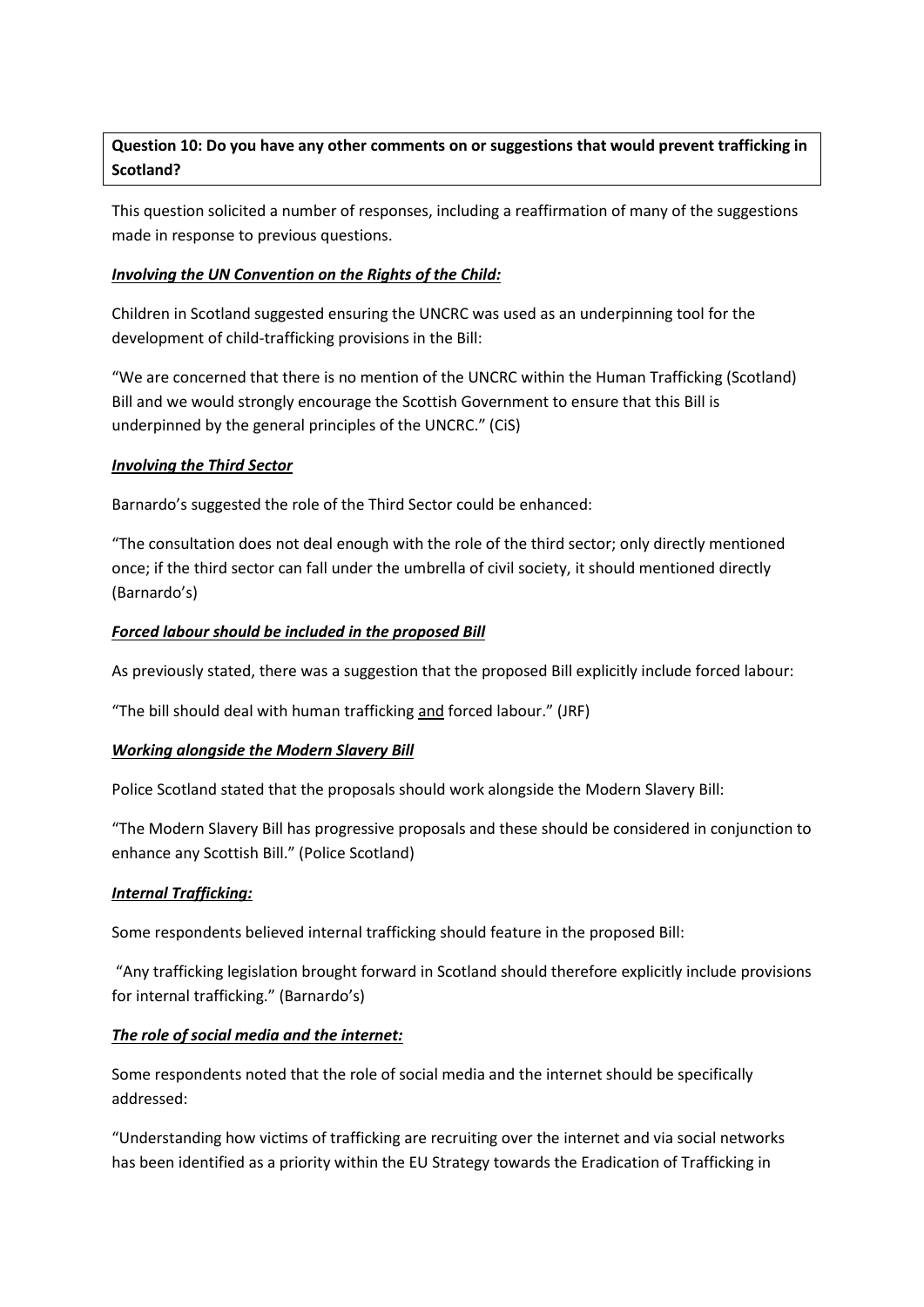Human Beings 2012-2016(EC 2012). This should also be considered as part of Scotland's developing strategy against THB." (UD)

"With the internet, there is major advancement in how traffickers use technology to further develop how they carry out crime there crime and our law enforcement procedure have to match the technology." (Private individual)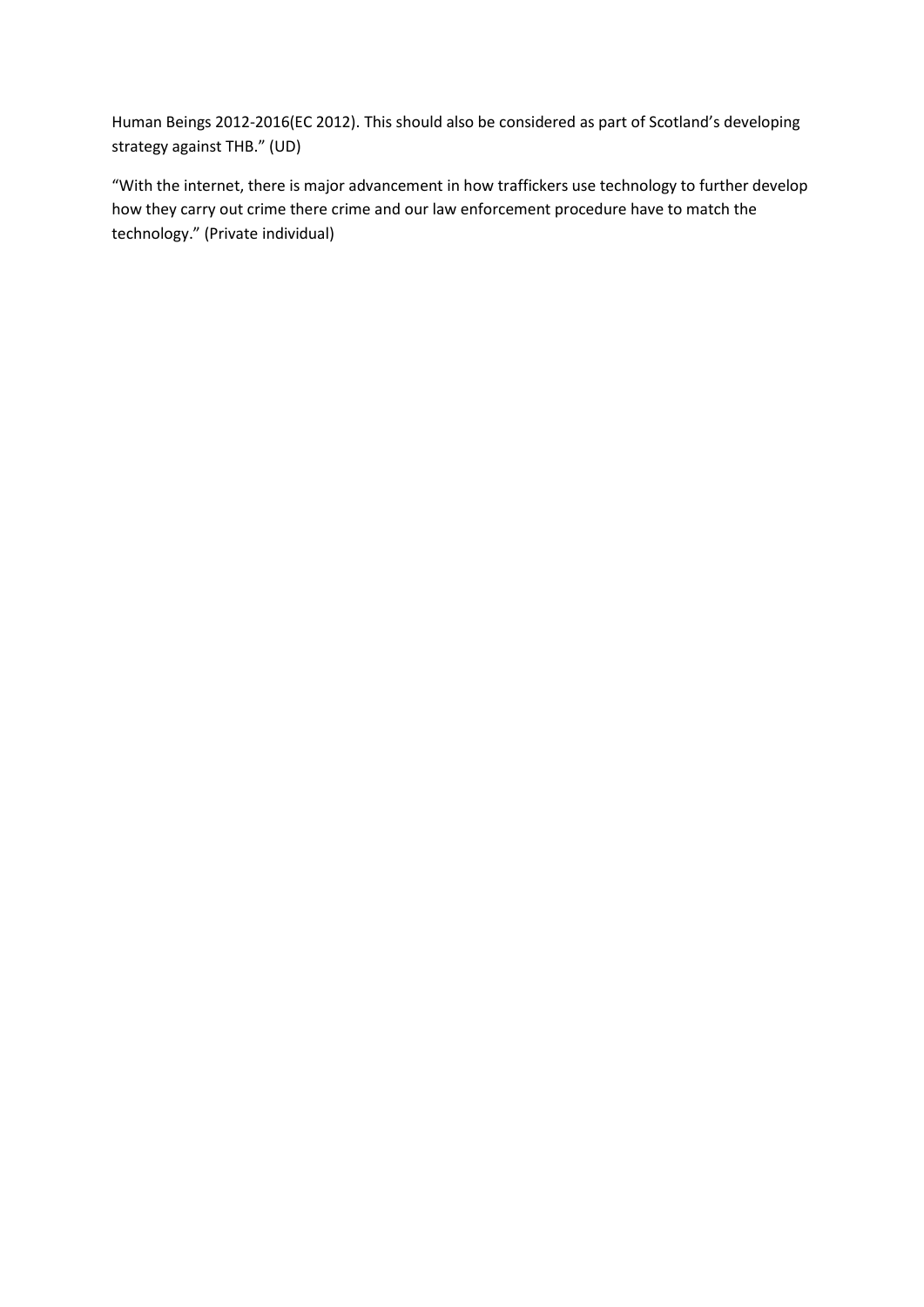## **Section 4: Commentary on Consultation: Jenny Marra MSP**

Firstly I would like to thank all of those who took the time to respond to the consultation, in particular those who responded with evidence, research and experience to back up their findings. I am delighted that responses were received from legal experts, from victims' organisations, health boards, Police Scotland and many more, making the consultation exercise wide in scope.

The Bill is intended to reform Scotland's law on human trafficking. It sets out clear policy aims which I believe will help achieve the necessary shift in our response to one of the most abhorrent human rights abuses taking place in our communities today.

Unsurprisingly, I agree with many of the points raised by those who responded to the consultation, and I welcome the overwhelming support for the aims and objectives of the Bill. With over 51,000 supportive submissions, I am clear that we must now press ahead with this legislation.

While cooperation with other nations will always be necessary to tackling human trafficking due to its cross-border nature, this should not discourage Scotland from passing its own exemplary laws. As well as playing our part in cooperating effectively, this Bill gives us the opportunity to set an example, and to lead the way in combatting trafficking and protecting victims.

The Scottish Government has the power to pass world leading anti-trafficking laws. With one victim recovered every four days – a number which is growing – I believe this legislation is timely and justified. I hope this proposed Bill will progress with the support of all parties in Parliament, and that of the Scottish Government. I look forward to working with those who have responded in taking this proposal forward.

**Jenny Marra MSP** 

**February 2014**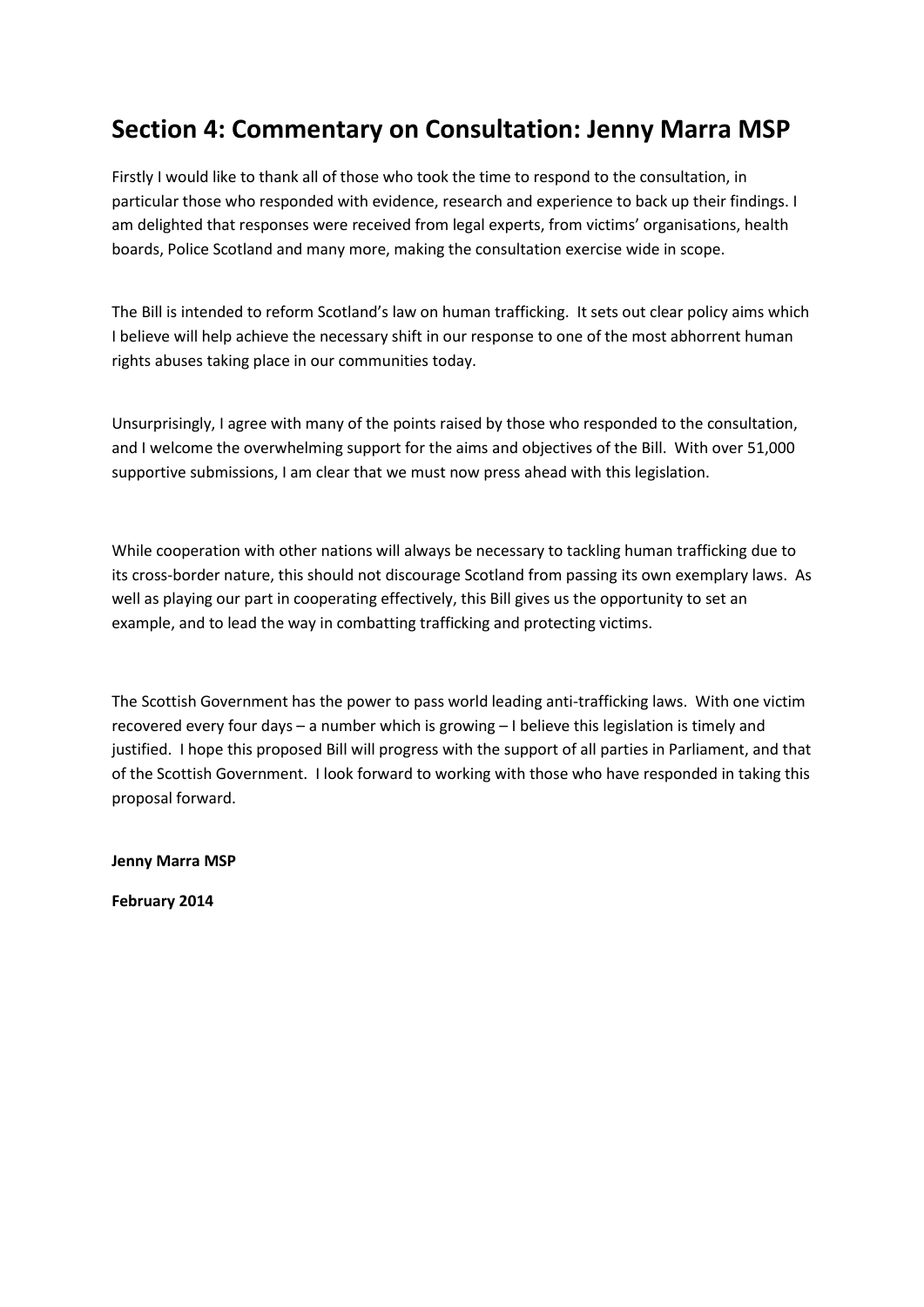### **ANNEX**

**acts:** action of churches together in Scotland

**AI UK:** Amnesty International

**ASI:** Anti-Slavery International **CiS:** Children in Scotland **DA:** Drugs Action **DAVAWP:** Dumfries and Galloway Domestic Abuse and Violence Against Women Partnership **DF:** Destiny Lifeline Foundation **DWAP:** Dundee Violence Against Women Partnership **EHRC**: Equality and Human Rights Commission **EN:** Equality now **ERCPC:** East Renfrewshire Child Protection Committee **EVAWP:** Edinburgh Violence Against Women Partnership **FDASAP**: Fife Domestic and Sexual Abuse Partnership **FLEX:** Focus on Labour Exploitation **FOA:** Faculty of advocates **FVR:** Forth Valley Response **G ACT Group:** Stopthetraffick (Glasgow) ACT group **GLA:** Gangmasters Licensing Authority **grec**: Grampian Regional Equality Council **HMICS**: HM Inspectorate of Constabulary for Scotland **HVAWP:**Highland Violence Against Women Partnership **IHRB:** The Institute for Human Rights and Business **IJM:** International Justice Mission UK **JRF:** Joseph Rowntree Foundation **LSA:** Legal Services Agency **LSS:** The Law Society of Scotland **NHS L**: NHS Lothian